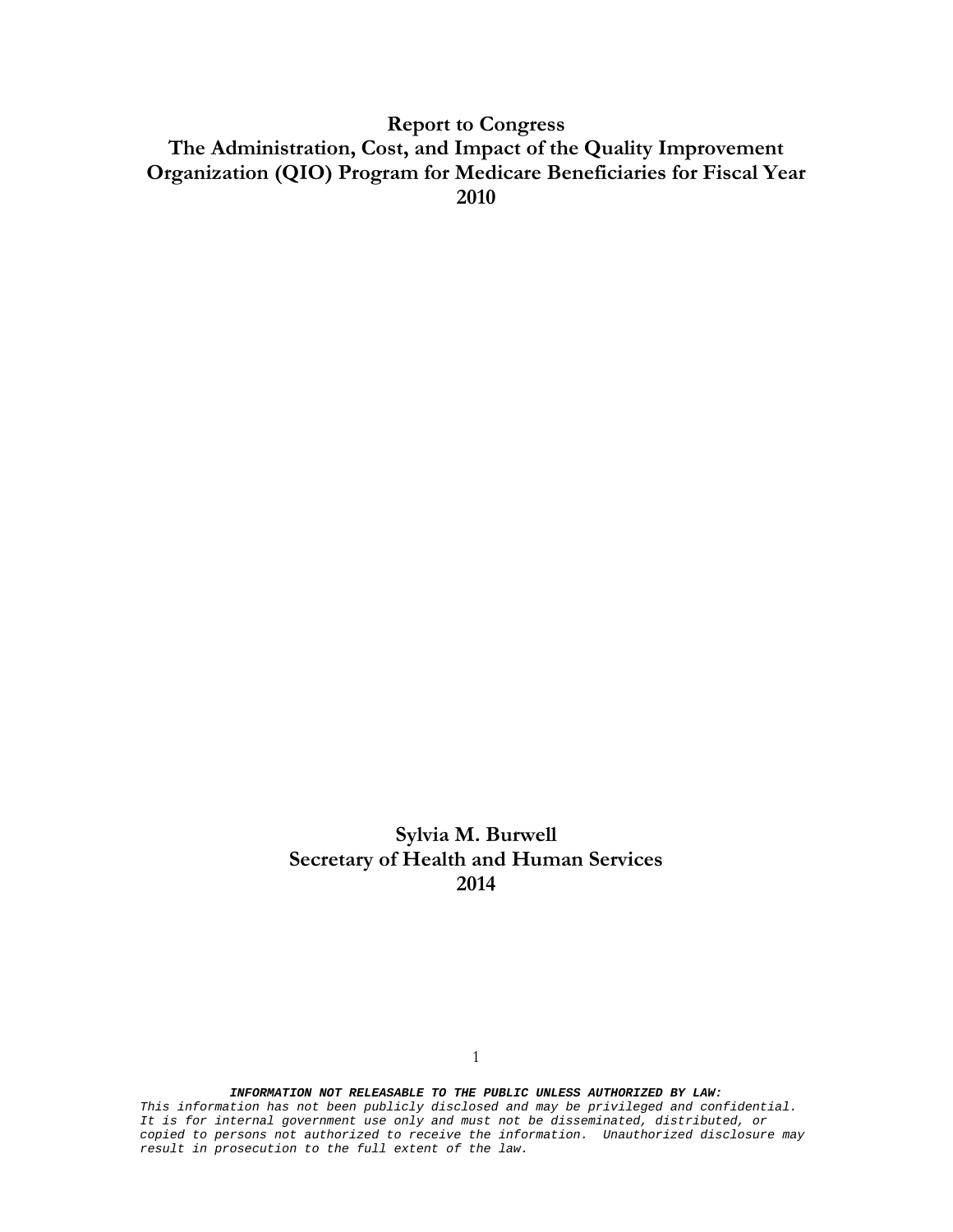## **EXECUTIVE SUMMARY**

Section 1161 of the Social Security Act (the Act) requires the submission of an annual report to Congress on the administration, cost, and impact of the Quality Improvement Organization (QIO) Program during the preceding fiscal year. This report fulfills this mandate for FY 2010. The statutory mission of the QIO Program is set forth in Title XVIII of the Act-Health Insurance for the Aged and Disabled. Specifically, section 1862(g) of the Act states that the mission of the QIO Program is to improve the effectiveness, efficiency, economy, and quality of services delivered to Medicare beneficiaries and to ensure that those services are reasonable and necessary. The quality improvement strategies of the Medicare QIO Program are implemented by state and territory specific QIO contractors who work directly with health care providers and practitioners in their state, territory, and the District of Columbia. Approximately 54,000 providers and more than one million practitioners<sup>[1](#page-1-0)</sup> nationwide were eligible to work with QIOs during this period. The providers and practitioners requested and received QIO technical assistance. At the request of beneficiaries, CMS, Fiscal Intermediaries or Medicare Administrative Contractors, providers and practitioners were subject to QIO review for specific reasons (e.g., record reviews for quality of care complaints). In addition, the QIO can instigate its own reviews.

During the 2010 fiscal year (FY2010), the QIO Program was administered through 53 performance-based, cost-reimbursement contracts with 41 independent organizations.<sup>[2](#page-1-1)</sup> These contracts contained an award fee plan based upon net performance expectations for most technical work related to the themes. These contracts were awarded for a 36-month period beginning August 2008. The contractors are paid fees for the expectations they meet and if the contractors did not meet expectations, they did not get the award fees. For special projects and information systems work, contractors were compensated using a cost-plus-fixed-fee method.

The QIOs' technical performance under the contracts covering the FY2010 period was evaluated at the  $18<sup>th</sup>$  and  $28<sup>th</sup>$  months of their 36-month contract by CMS' contract evaluation team. This report covers the  $18<sup>th</sup>$  month evaluation. The QIOs submitted vouchers on a monthly basis and were reimbursed for their costs. Their monthly invoices were thoroughly reviewed and certified by an assigned Contracting Officer's Representative (formerly Project Officer) and Contract Specialist. The QIOs were staffed with physicians, nurses, technicians, and statisticians. Approximately 2,300 QIO employees nationwide conducted a wide variety of quality improvement activities to ensure the quality of care provided to Medicare beneficiaries.

<span id="page-1-0"></span> <sup>1</sup> These data and categories are from CMS Office of Research, Development, and Information. "CMS Program Data" Sources "ORDI/OACT/OFM/CMM" Providers Plans as of 12/31/09; published 2009.

<span id="page-1-1"></span> $2^2$  Cost plus award fee contracts are not the only payment mechanism used for QIO contracts.

*This information has not been publicly disclosed and may be privileged and confidential. It is for internal government use only and must not be disseminated, distributed, or copied to persons not authorized to receive the information. Unauthorized disclosure may result in prosecution to the full extent of the law.*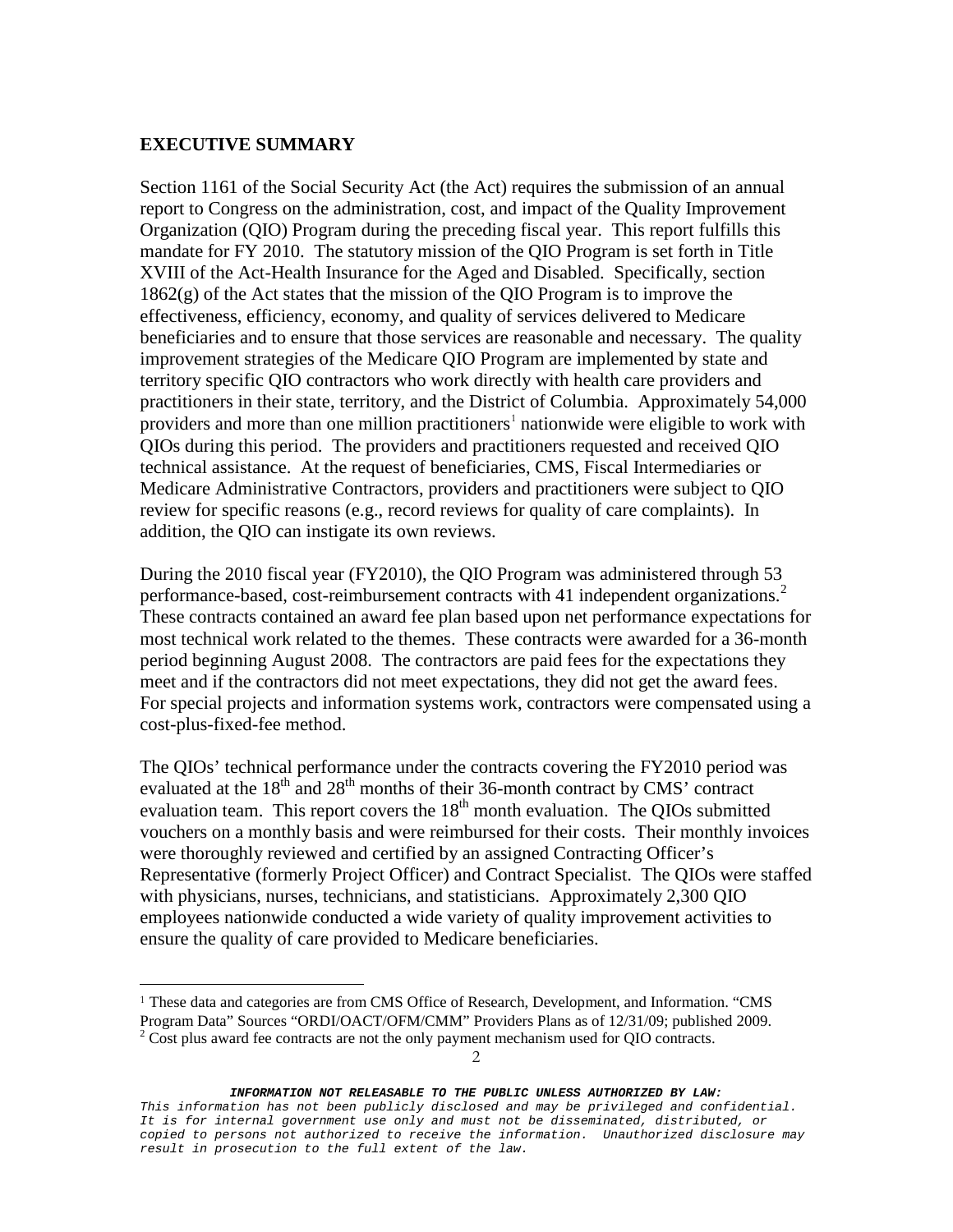In FY 2010, QIO Program expenditures totaled approximately \$[3](#page-2-0)57 million.<sup>3</sup> FY 2010 covered the  $15<sup>th</sup>$  through  $26<sup>th</sup>$  months of the 9<sup>th</sup> SOW contract, which began for all QIOs simultaneously on August 1, 2008.

## **BACKGROUND**

The statutory authority for the QIO Program is found in Part B of Title XI of the Act, which established the Utilization and Quality Control Peer Review Organization Program, now known as the QIO Program.<sup>[4](#page-2-1)</sup> The statutory mission of the QIO Program is set forth in Title XVIII of the Act-Health Insurance for the Aged and Disabled. More specifically, section  $1862(g)$  of the Act states that the mission of the OIO Program is to improve the effectiveness, efficiency, economy, and quality of services delivered to Medicare beneficiaries and to ensure that those services are reasonable and necessary.

CMS has identified the following goals for the QIO Program in general and for the FY2010 period:

- Improve quality of care for beneficiaries by ensuring that beneficiary care meets professionally recognized standards of health care;
- Protect the integrity of the Medicare Trust Fund by ensuring that Medicare pays only for services and items that are reasonable and medically necessary and that are provided in the most economical setting; and
- Protect beneficiaries by expeditiously addressing individual cases such as beneficiary quality of care complaints, contested Hospital Issued Notices of Noncoverage (HINNs), alleged violations of the Emergency Medical Treatment and Labor Act of 1986 (§ 1867 of the Social Security Act, EMTALA), and other beneficiary concerns as identified by the statute.

Under section 1161 of the Act, the Secretary is required to submit an annual report to Congress on the QIO Program on the administration, cost, and impact of the Program during the preceding fiscal year

# **I. PROGRAM ADMINISTRATION**

## **Description of Quality Improvement Organization Contracts**

<span id="page-2-0"></span><sup>&</sup>lt;sup>3</sup> The Department of Health and Human Services, Fiscal Year 2010, Centers for Medicare and Medicaid Services, Office of Financial Management, 2010.

<span id="page-2-1"></span><sup>&</sup>lt;sup>4</sup> Part B of Title XI of the Act has been amended by Section 261 of the Trade Adjustment Assistance Extension Act of 2011, was effective January 1, 2012. The amendments to the underlying law did not affect the scope of work for the QIOs during the 2010 fiscal year.

*INFORMATION NOT RELEASABLE TO THE PUBLIC UNLESS AUTHORIZED BY LAW:*

*This information has not been publicly disclosed and may be privileged and confidential. It is for internal government use only and must not be disseminated, distributed, or copied to persons not authorized to receive the information. Unauthorized disclosure may result in prosecution to the full extent of the law.*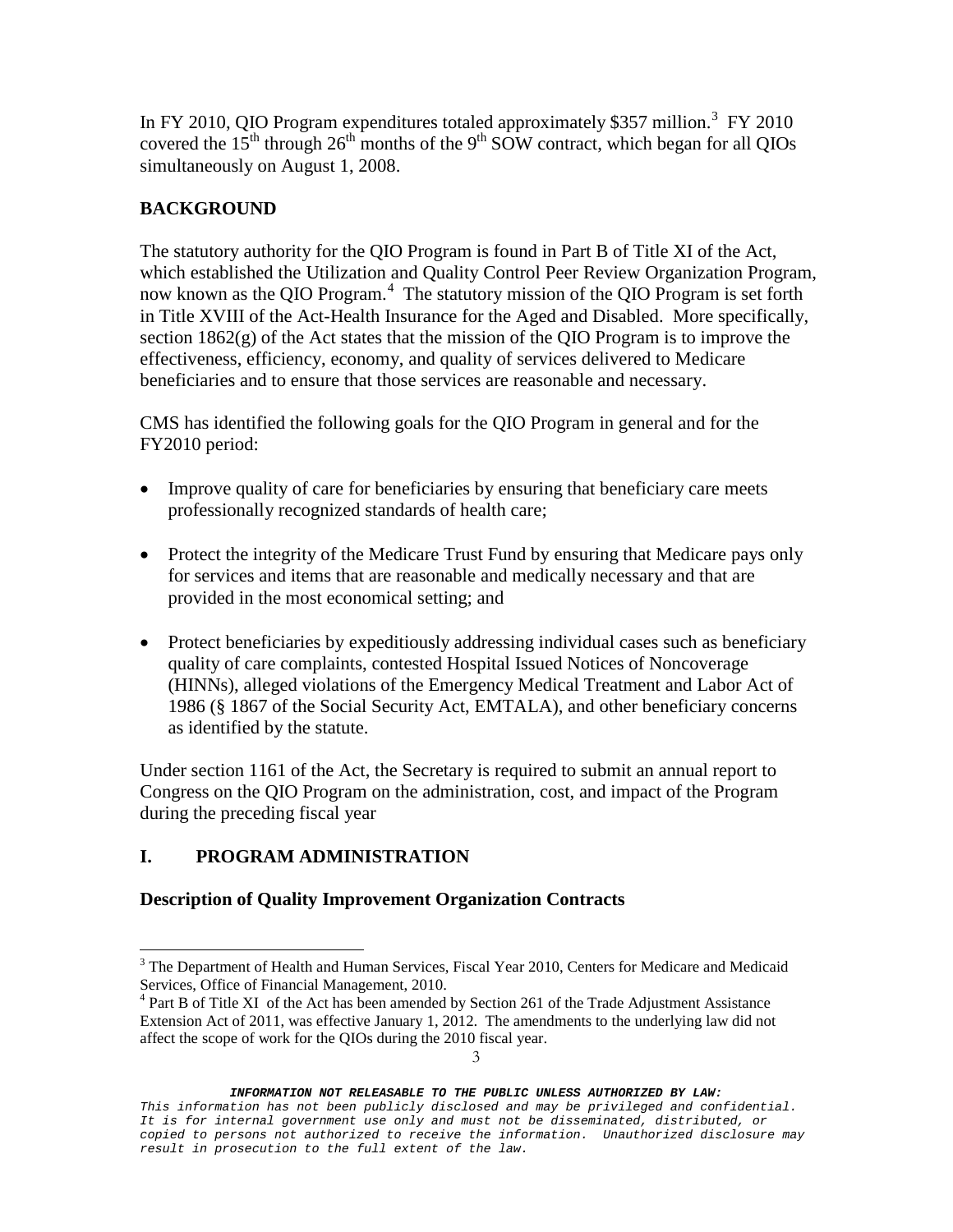In August 2008, CMS awarded contracts for the  $9<sup>th</sup>$  Statement of Work (SOW) for the 53 geographic areas; contracts were awarded to 41 independent organizations participating in Medicare's QIO Program. These QIO contracts extended from August 1, 2008 through July 31, 2011. The 9<sup>th</sup> SOW focused on improving the quality and safety of health care services furnished to Medicare beneficiaries. The  $9<sup>th</sup>$  SOW was centered around recommendations from the Institute of Medicine, the Government Accountability Office, and members of Congress about how the Program can deliver maximum benefit to patients at the greatest value to the Government. Utilizing health care quality improvement initiatives and evidence based interventions will improve the quality and efficiency of health care and health care services delivered to Medicare beneficiaries. The contracts provide additional tools for CMS and the QIOs to track, monitor, and report on the impact that the QIO program has on the care provided in their states/jurisdictions. The QIOs' technical performance during the  $9<sup>th</sup>$  SOW was evaluated at the  $18<sup>th</sup>$  and  $28<sup>th</sup>$  months of their 36-month contract. This report covers the  $18<sup>th</sup>$  month evaluation conducted for the 9<sup>th</sup> SOW.

By law, the mission of the QIO Program is to improve the effectiveness, efficiency, and quality of services delivered to Medicare beneficiaries. As a result QIOs were monitored quarterly to determine if they met established targets for specific activities within the timeframes described in Section C.6. of the  $9<sup>th</sup>$  SOW. Their monthly invoices were thoroughly reviewed and certified by the assigned Contracting Officer's Representative (formerly Project Officer), Government Task Leader (GTL) and Contract Specialist. QIOs are evaluated according to how well they reach CMS specified performance goals.

### **QIOs Interacting with Health Care Providers and Practitioners**

QIOs worked with and provided technical assistance to health care practitioners and providers such as physicians, hospitals (including critical access hospitals), nursing homes, and home health agencies during the FY2010. In addition to working with practitioners and providers, QIOs worked with beneficiaries, other partners, and stakeholders to improve the quality of health care provided to and received by beneficiaries, health care delivery systems, and addressed beneficiary complaints regarding quality of care.

Any provider or practitioner who treats Medicare patients and would be paid under Title XVIII of the Social Security Act may receive technical assistance from a QIO and may be subject to review by the QIO. CMS estimates that approximately 54,000 providers and more than one million practitioners nationwide may interact with QIOs each year. Interaction can come in a variety of forms including direct intensive QIO assistance to providers and practitioners, occasional contact with the QIO at professional meetings, visits to the QIO website, and/or QIO patient care and record review on behalf of beneficiaries.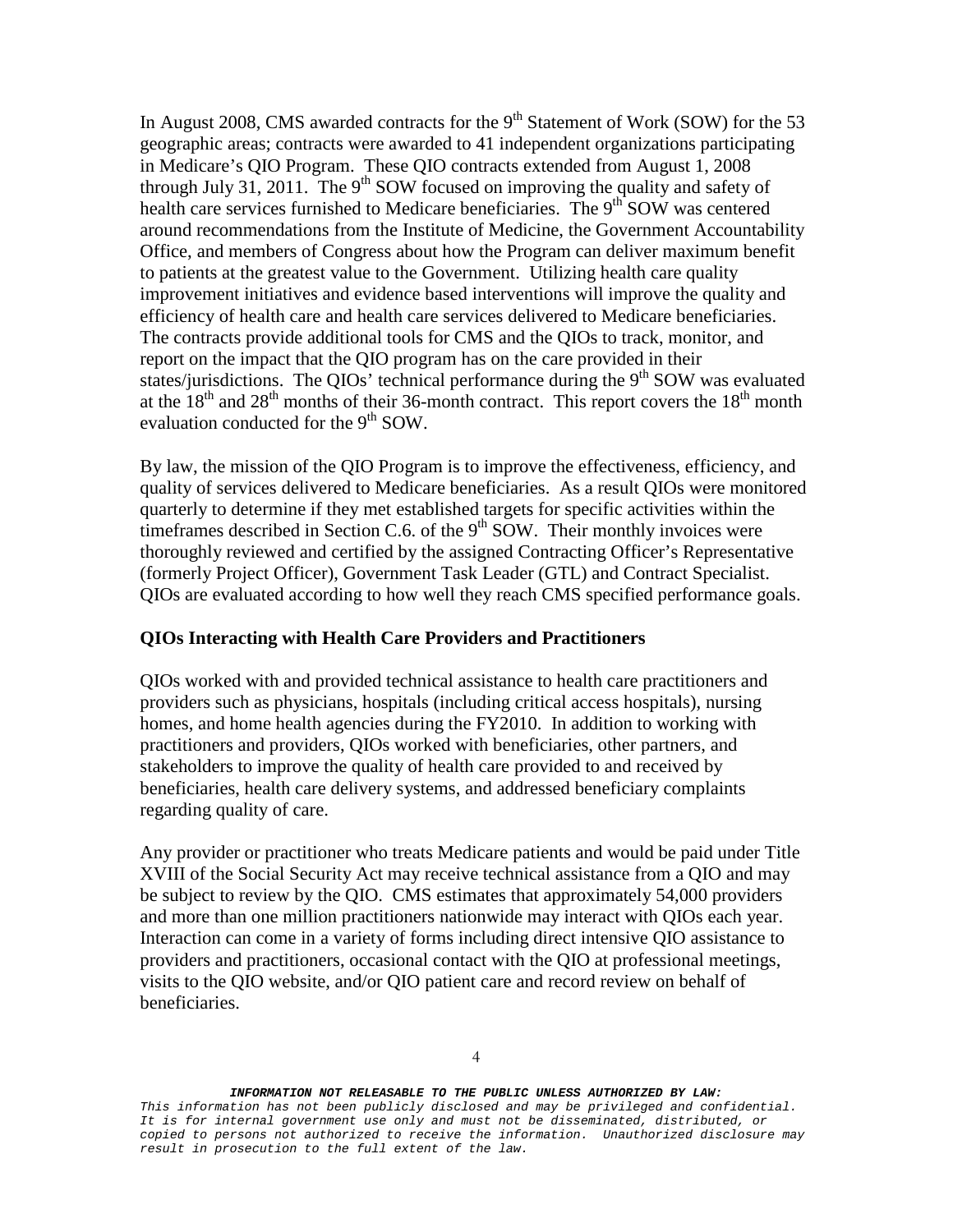## **II. PROGRAM COST**

Under Federal budget rules, the QIO Program is defined as mandatory spending rather than discretionary spending because QIO costs are financed directly from the Medicare Trust Fund and are not subject to the annual appropriations process. In FY 2010, QIO Program expenditures totaled \$ 357 million. This spending represents approximately \$9 annually per Medicare beneficiary, for at least 45 million Medicare beneficiaries to improve quality of care, and less than one tenth of one percent (0.1%) of the \$503.9 billion Medicare expenditures during that year.

## **III. PROGRAM IMPACT**

## **Overview**

 $\overline{a}$ 

The QIO Program impacts Medicare beneficiaries on an individual basis and the beneficiary population as a whole. In FY 2010 over 47 million persons were covered by Medicare; that is 98.1 percent of the aged population of the United States – virtually everyone 6[5](#page-4-0) and older. Of that total, 8 million disabled persons were covered.<sup>5</sup> Medicare beneficiaries represent a significant portion of the nation's population (14.7 percent) that receives improved health care as a result of QIO activity.

The QIOs worked with providers and practitioners to use health information technology to improve care coordination of Medicare beneficiaries resulting in less costs to the Medicare program while also ensuring the integrity, quality and efficiency of care provided to Medicare beneficiaries. In the 9th SOW, QIOs provided direct technical assistance to nursing homes with high rates of pressure ulcer and physical restraints. QIOs worked with nursing homes to instill quality improvement practices and known best practices for pressure ulcer prevention and physical restraint removal resulting in beneficiaries with fewer bed sores or pressure ulcers and/or who were able to maintain their independence because restraints were used less frequently.

This section provides information about QIO accomplishments and the impact on beneficiaries as a result of the work under the  $9<sup>th</sup>$  SOW. The  $9<sup>th</sup>$  SOW had 6 Themes: Beneficiary Protection, Patient Safety, Core Prevention, Disparities, Care Transitions and Chronic Kidney Disease. Each Theme also included components, which addressed a particular area of concern or setting where QIOs were required to put their efforts when working on the Tasks. Under each Theme, QIOs provided technical assistance by means of quality improvement tools and techniques that improved beneficiary health care. Of the six Themes, three were minimum requirements for all QIOs nationwide, while the

5

<span id="page-4-0"></span><sup>&</sup>lt;sup>5</sup> CMS U.S. Department of Health and Human Services. CMS Office of Research, Development, and Information 2008 CMS Statistics. CMS Pub. No 03497. August 2009.

*This information has not been publicly disclosed and may be privileged and confidential. It is for internal government use only and must not be disseminated, distributed, or copied to persons not authorized to receive the information. Unauthorized disclosure may result in prosecution to the full extent of the law.*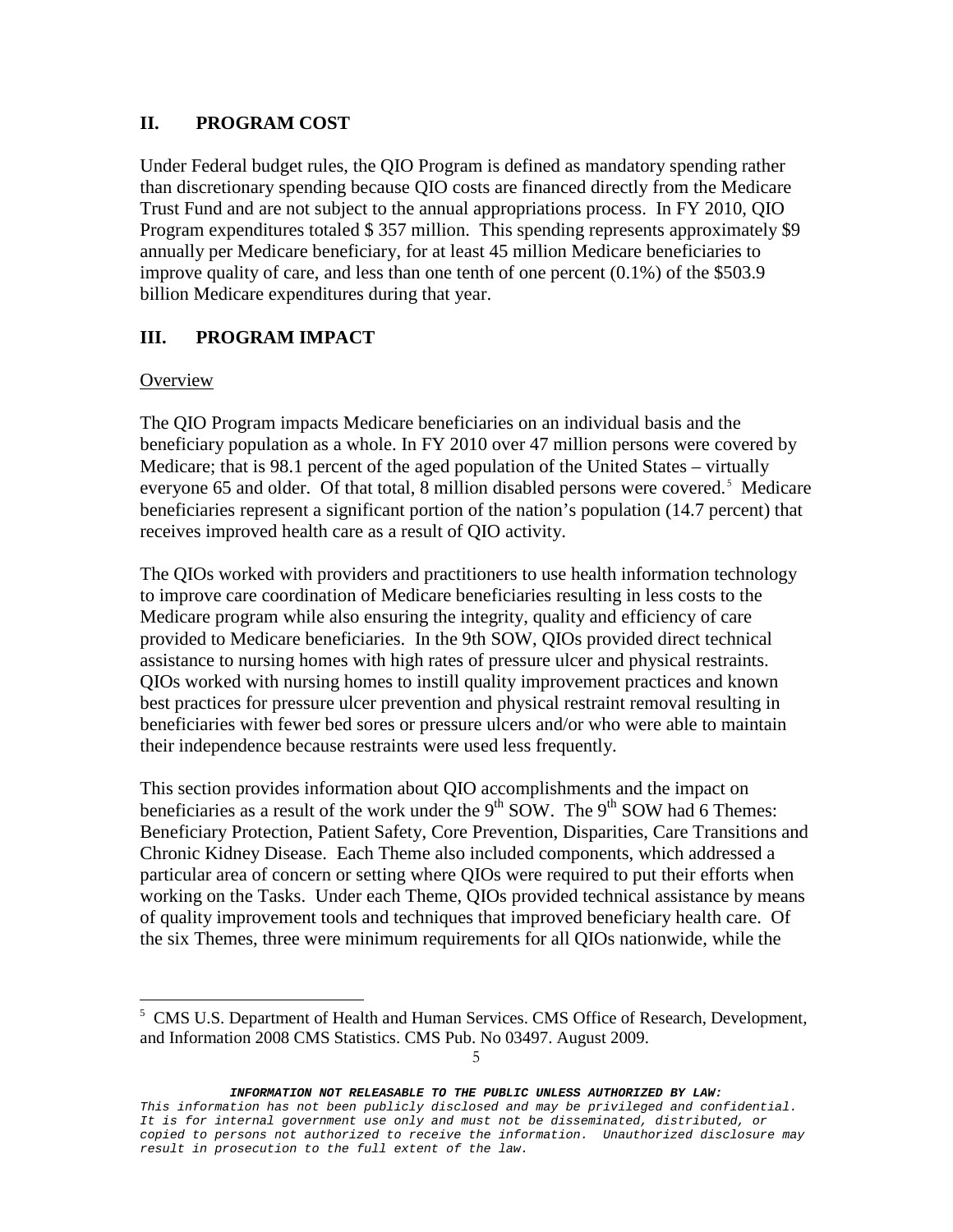Disparities Theme was limited to 33 areas; the remaining two Themes, Care Transitions and Chronic Kidney Disease, were optional.

The 9th SOW was developed using the recommendations of the Government Accountability Office (GAO), the Department of Health and Human Services (HHS), the 2006 Institute of Medicine (IOM) Report on the QIO Program, the Congress, and other internal and external experts. In May 2007, the GAO, at the request of the Senate Finance Committee, reviewed the QIO Program, and recommended ways to re-allocate QIO resources to make greater Program impacts. This, along with the IOM report, resulted in a number of changes that were implemented in the 9th SOW QIO contract. The  $9<sup>th</sup>$  SOW represents a significant shift in the Quality Improvement Organization Program.

Specific changes in the 9th SOW contract from the prior contract included:

- Expanding the entities eligible for QIO contracts.
	- o CMS competitively awarded 13 contracts.
- Awarding contracts based on a demonstrated need for QIO intervention in a geographic area for a particular clinical improvement and demonstrated ability on the part of the contractor.
	- $\circ$  Three of the six Themes in the 9<sup>th</sup> SOW were based upon clinical need and/or contractor ability.
- Monitoring QIO performance closely, with an innovative continuous contract monitoring/accountability framework. QIOs were required to meet certain performance targets or experience significant consequences.
	- $\circ$  The 9<sup>th</sup> SOW includes two contract evaluation periods, the 18<sup>th</sup> and 28<sup>th</sup> month evaluations with stringent requirements for each. Appropriate contract action was initiated against any QIO that did not meet minimum performance criteria, as specified in sections C.5 through C.7 of the  $9<sup>th</sup>$  SOW. Contract action included, but was not limited to, initiation of performance improvement plans, termination of certain activities within the contract, and early termination of the contract.
- Training CMS staff to provide more thorough, effective oversight of contract costs and contractor performance.
	- o CMS used performance-based contracting methods.
- Regularly reporting progress throughout the contract term to HHS and OMB.
- Altering the procurement process to increase scrutiny during procurement, to increase contractor accountability, and to require contractor effort to improve efficiency, even before the contract began.
	- o Procurement oversight was tightened and enforced.
- Basing performance elements on evidence based interventions, which ensures improved quality of care for Medicare beneficiaries.

6

*This information has not been publicly disclosed and may be privileged and confidential. It is for internal government use only and must not be disseminated, distributed, or copied to persons not authorized to receive the information. Unauthorized disclosure may result in prosecution to the full extent of the law.*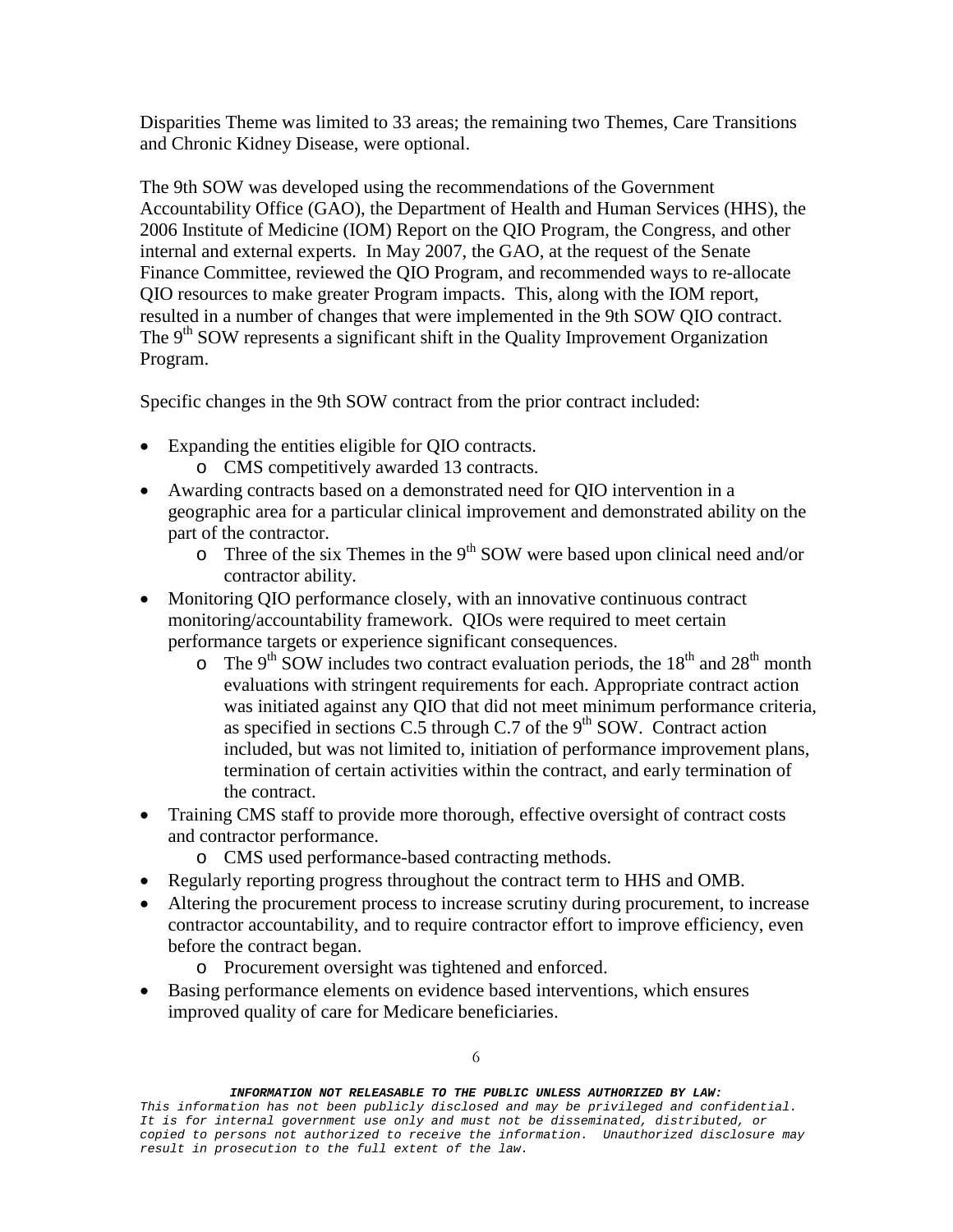For the awards, CMS conducted a full-and-open competition for 13 jurisdictions, the eight that failed the  $8<sup>th</sup>$  SOW evaluation and the five required by the out-of-state rule. Competitive Bids were received for seven of the thirteen jurisdictions. All thirteen contracts were awarded: eleven to the original QIO and two, California and North Carolina, to a new QIO.



Table 1. QIO Competitive Process for 9<sup>th</sup> SOW QIOs

New contractors were engaged in the jurisdictions of California and North Carolina. In California, the Health Services Advisory Group (HSAG) became the QIO and in North Carolina, the West Virginia Medical Institute (WVMI) (an affiliate of Quality Insights) was awarded the QIO contract. Both of these Contractors had served as QIOs in other jurisdictions under the  $8<sup>th</sup>$  SOW—HSAG was the OIO for Arizona and is also affiliated with the Florida QIO, while WVMI was the West Virginia QIO and is also affiliated with the Pennsylvania and Delaware QIOs.

\*However, Carolinas Center for Medical Excellence (formerly Medical Review of North Carolina), the NC QIO incumbent for the  $8<sup>th</sup>$  SOW, protested and won back the NC QIO for the  $9<sup>th</sup>$  SOW. Therefore, WVMI did not remain the  $9<sup>th</sup>$  SOW NC QIO after August 14, 2008.

This increased competition was designed to provide incentives to QIO contractors to achieve better productivity at less cost to the government, and with greater efficiency. Background of 9<sup>th</sup> SOW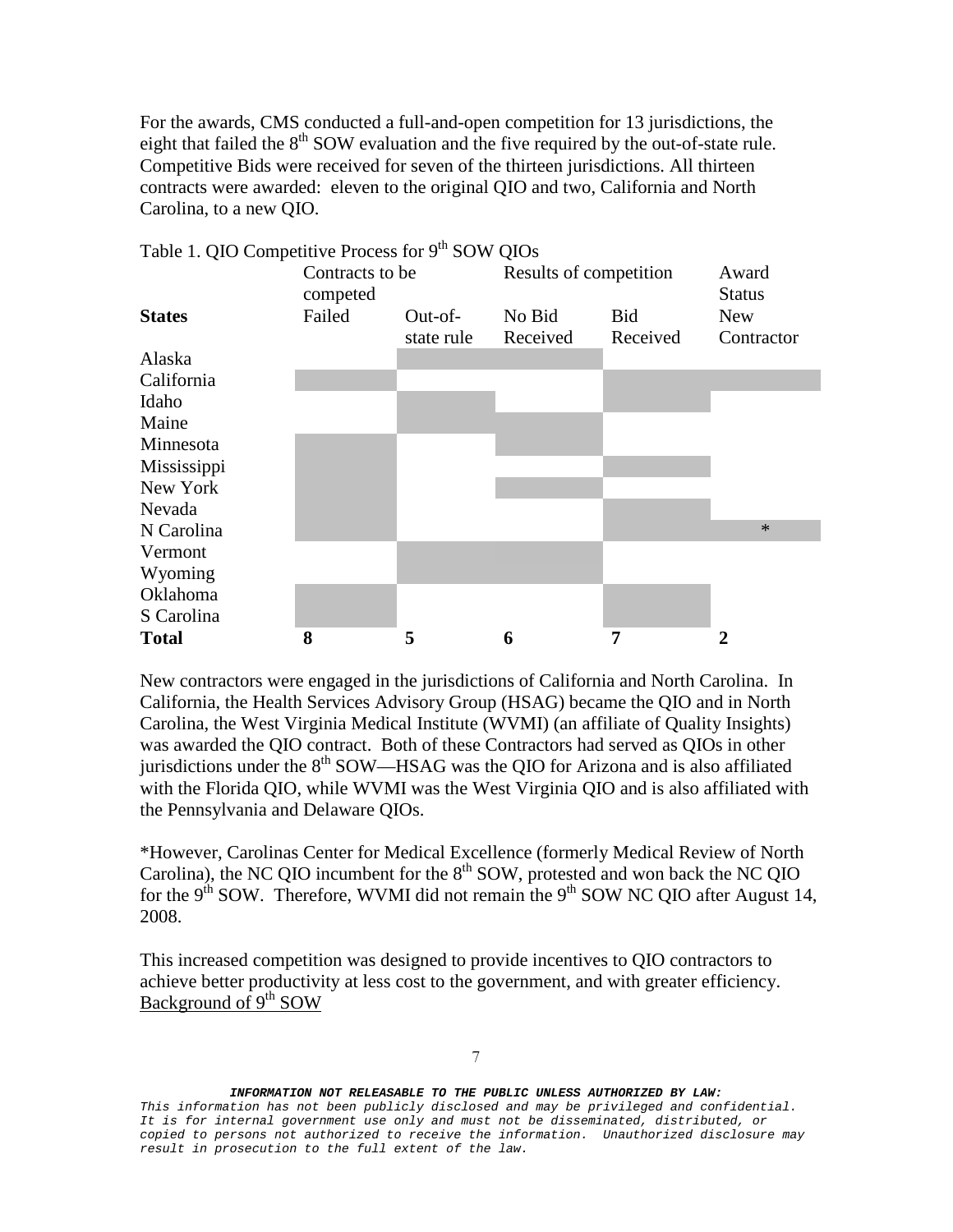The  $9<sup>th</sup>$  SOW was built on the Department's health care initiatives and a growing evidence base about how to improve the quality and efficiency of the health care sector. The  $9<sup>th</sup>$  SOW had 6 main sections or Themes; three of them were required in all 53 QIO contract jurisdictions, while 2 were competed among the QIOs to be conducted subnationally and 1 was targeted to specific jurisdictions.

For All QIOs:

- 1. Beneficiary Protection
- 2. Patient Safety
- 3. Core Prevention

For Certain QIOs Determined Competitively:

4. Chronic Kidney Disease (CKD) Project

5. Care Transitions Project: To Reduce Hospital Readmissions (Care Transitions)

Targeted for Specific Areas:

6. Prevention: Efforts to Reduce Health Disparities among Diabetes Patients (Disparities)

In response to the recommendations by the reports and agencies described above, CMS used the  $9<sup>th</sup>$  SOW as a way to develop a robust framework of quality measures that would hold QIOs accountable for changes at many levels of the health care system, and to implement a management information system that would help CMS monitor the Program through system and program performance metrics.

In addition, under the  $9<sup>th</sup>$  SOW contracts, OIOs focused their intervention projects across the spectrum of care, rather than in "silos" based on settings of care, as has been the case with previous scopes of work. This allowed the QIOs to have a sector-wide impact on the provision of care to Medicare beneficiaries. Furthermore, QIOs focused their interventions on those providers and practitioners who were most in need of assistance in providing better care to their Medicare beneficiaries. QIOs' efforts were focused on providing intensive, one-on-one support to low-performing providers and practitioners.

This strategy is consistent with recommendations from both the IOM and GAO in the reports cited above. Both of these reports stated that the Program should direct its energy and resources to facilities which would most impact and improve patient safety and care.

CMS instructed QIOs to assist providers based on their need for assistance; for example, facilities were targeted for Patient Safety improvement based on factors such as their performance related to antibiotic administration to surgical patients (for hospitals), their rates of high-risk pressure ulcers, or use of physical restraints (for nursing homes).

Disparities and sub-national projects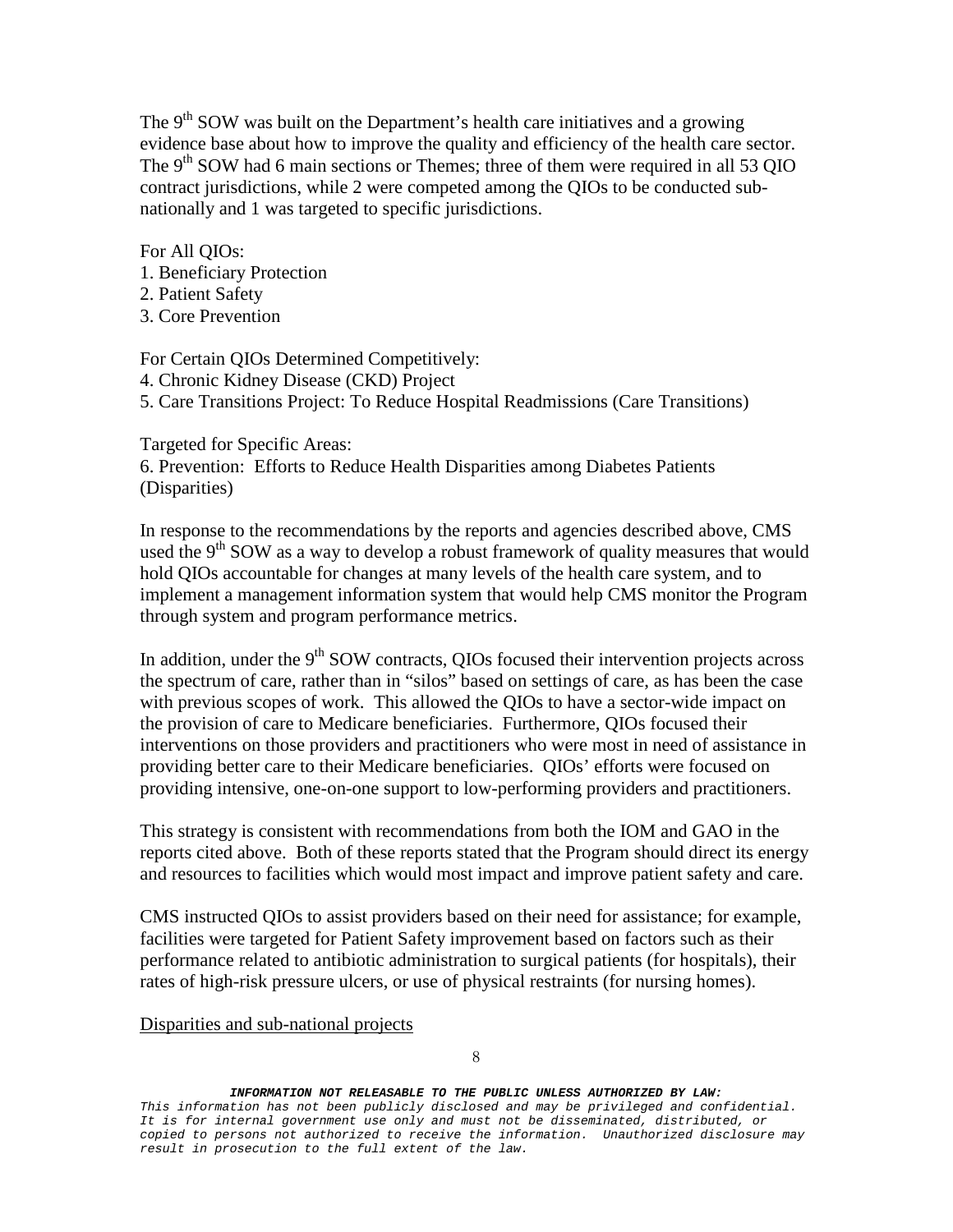CMS made efforts to develop interventions and contract awards based on demonstrated need for a particular clinical improvement and the ability of a contractor to meet that need within the area. This resulted in three of the main projects under the QIO Program to be developed on a "sub-national" level, based on full-and-open competition. These sub-national Themes were: Chronic Kidney Disease (CKD), Care Transitions, and Prevention Efforts to Reduce Health Disparities among Diabetes Patients. This approach allocated resources where they were needed most, rather than providing a steady, uniform funding stream across all 53 QIO jurisdictions.

CMS used the  $9<sup>th</sup>$  SOW as a platform for addressing health disparities among the nation's underserved populations. For the purpose of the  $9<sup>th</sup>$  SOW, "underserved" populations were defined as those persons who are of African-American, Hispanic/Latino, Asian/Pacific Islander, or American Indian/Alaska Native descent as defined by the data source utilized for evaluation measurement. CMS determined that 33 of the 53 QIO states/jurisdictions were eligible for competition to receive the Health Disparities Subnational Theme contract as a component of their SOW contract. The 33 QIO states/jurisdictions were selected based on the numbers of Medicare diabetic "underserved" within the state/jurisdiction (a minimum threshold of 5,000 such individuals was used). All 53 QIO jurisdictions were eligible to compete for the CKD and Care Transitions sub-national Themes. To be considered for one or more of the subnational Themes, QIOs were required to submit a proposal. A total of 19 QIOs were awarded at least one sub-national project under the  $9<sup>th</sup>$  SOW. Two of them—Georgia and New York— performed all three, while Florida, Louisiana, Rhode Island, and Texas performed two.

Care Transitions States (14): Alabama, Colorado, Florida, Georgia, Indiana, Louisiana, Michigan, Nebraska, New Jersey, New York, Pennsylvania, Rhode Island, Texas, Washington.

Chronic Kidney Disease States (10/11): Florida, Georgia, Missouri, Montana, Nevada, New York, Rhode Island, Tennessee, Texas, Utah. An eleventh QIO, the Virgin Islands (VI) is also working on the Chronic Kidney Disease Sub-national Theme, but it is part of their core  $9<sup>th</sup>$  SOW contract.

Prevention Disparities: Efforts to Reduce Health Disparities among Medicare Beneficiaries with Diabetes States/Jurisdictions (5/6): District of Columbia, Georgia, Louisiana, Maryland, New York. A sixth QIO, the Virgin Islands (VI) also worked on the Health Disparities Sub-national Theme, but this was part of their core 9<sup>th</sup> SOW contract. Given the composition of the population of the VI, they did not compete for this as subnational theme work; it was awarded as part of their core  $9<sup>th</sup>$  SOW OIO contract.

### **Theme Requirements and Measures**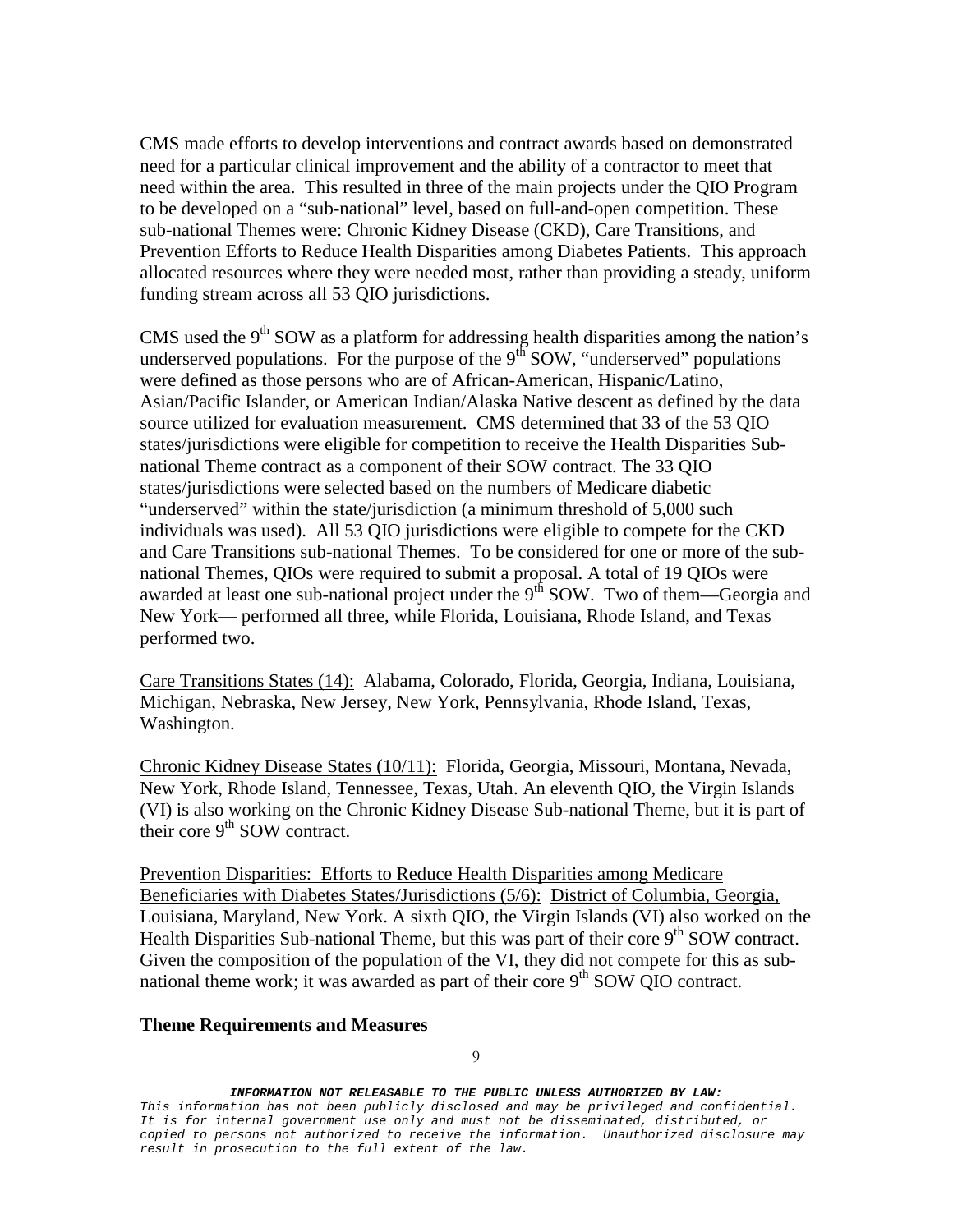Each of the Themes in the  $9<sup>th</sup>$  SOW had an established set of quality measures that provided accountability to the QIOs for making changes at all levels of the health care system. An overall summary of the  $18<sup>th</sup>$  month evaluation is on page 23 of this report.

## Theme C.6.1. Beneficiary Protection

Beneficiary Protection activities are mandated by Federal statutes and regulations. Several types of reviews are included in the beneficiary protection theme, i.e., quality of care review, utilization review, review of beneficiary appeals of certain provider notices and reviews of potential anti-dumping cases. These reviews ensure quality improvement while protecting the Medicare Trust fund. While this Theme focused on conducting activities to meet regulatory and statutory requirements, it also enhanced QIO collaboration with the Beneficiary Complaint Survey Contractor, Fiscal Intermediaries (FIs), Carriers, Medicare Administrative Contractors (MACs), Recovery Audit Contractors (RACs), State Survey Agencies (SSAs), and the Office of Inspector General (OIG). Using data analysis as a tool, beneficiary protection clearly establishes a link between case review and quality improvement.

Beneficiary Protection tasks were measured in terms of the number of cases reviewed and the satisfaction of the beneficiary with the case review process. Ninety percent of all cases reviewed by the QIO were required to meet timeliness of review standards; while improving beneficiary satisfaction scores each quarter. In addition, QIOs implemented quality improvement activities (QIAs) with Medicare providers. For this particular task QIOs were required to (1) increase the number of QIAs while continuing to improve results each quarter and (2) complete a system-wide change QIA. The system-wide QIA change had to have an impact beyond an individual beneficiary or provider, and had to result in a tangible improvement to a system or process while improving the quality of health care for all Medicare beneficiaries. Beneficiary protection was not evaluated at the  $18^{th}$  month.

### Theme C.6.2. Patient Safety

Patient Safety as defined in the  $9<sup>th</sup>$  Scope of Work (SOW) means freeing patients from the risk of harm or injury resulting from their interaction with the health care delivery system. To that end, CMS focused QIO activities on six components (or focus areas), which can adversely affect patients and residents in both the hospital and long term care settings. These six components were: (1) reducing the rates of pressure ulcers in nursing homes and hospitals (PrU-NH and PrU-H); (2) reducing the rates of physical restraints (PR) in nursing homes; (3) improving inpatient surgical safety and heart failure (SCIP/HF); (4) improving drug safety; (5) reducing the rates of healthcare associated Methicillin-Resistant Staphylococcus aureus (MRSA) infections in the acute care setting;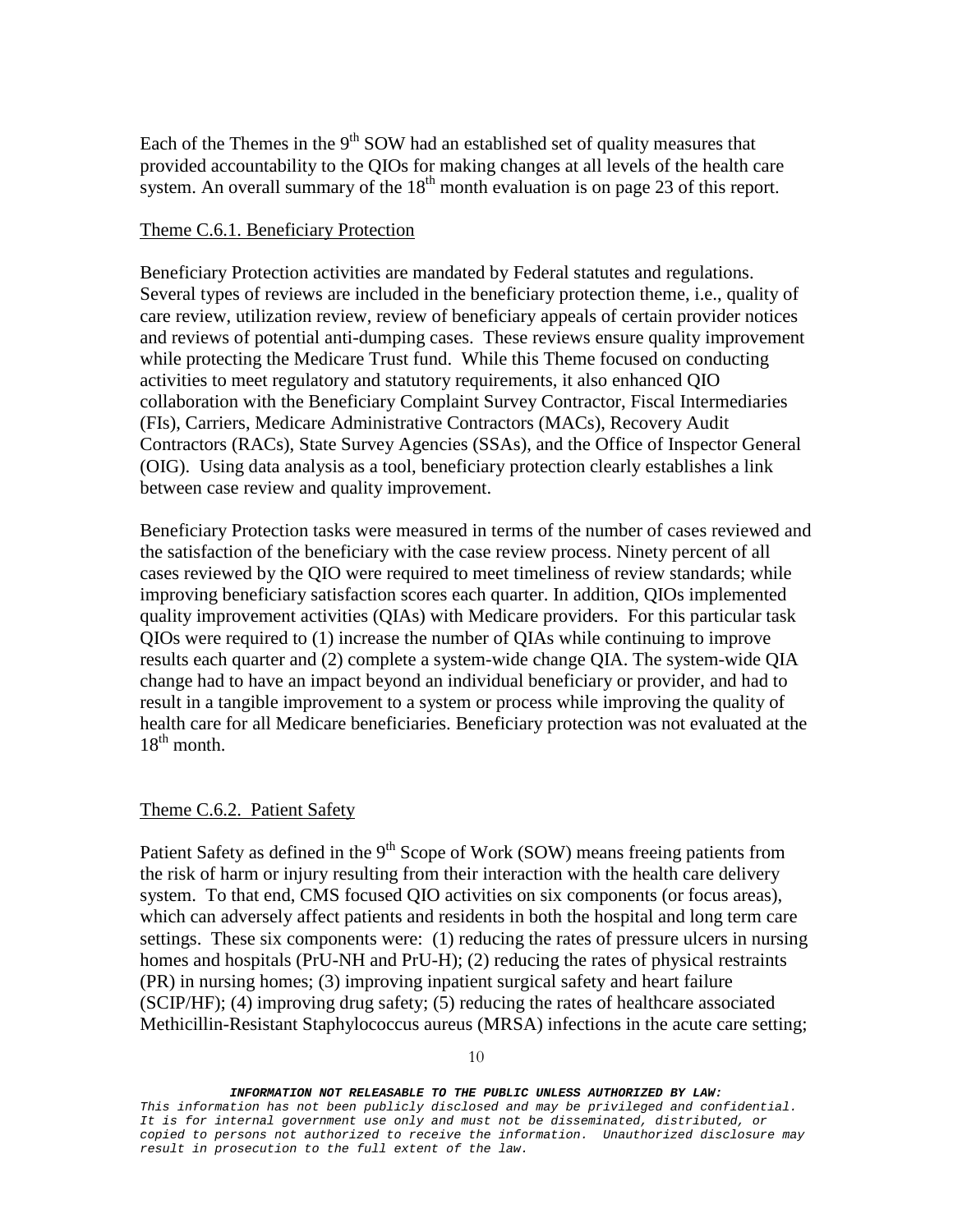(6) and improving the clinical outcomes of nursing homes that have been deemed by CMS as Special Focus or candidates for the Special Focus Facility List (Nursing Homes in Need – NHIN).

There were specific Tasks associated with the Patient Safety Theme:

- Recruiting CMS-specified providers;
- Assessing quality improvement tools and interventions by component;
- Assessing provider culture as it relates to Patient Safety;
- Training providers by component;
- Analyzing and sharing with each participating provider data received from that provider;
- Creating action oriented meetings of key members of provider staff, including community champions of the Patient Safety work;
- Identifying successful improvement methods with details on implementing successful strategies; sharing best practices with CMS and QIO community; and
- Documenting and sharing quality improvement activities

Patient Safety is everyone's responsibility. For practices to be successful and for safety to become ingrained in the fabric of any organization, it requires leadership commitment of the provider organization, an understanding by the provider of where the organization stands with regards to patient safety, data transparency, and the will to execute proven effective practices. These basic quality improvement tactics were intended to take a provider organization agreeing to work with the QIOs from common practice to best practice in specific clinical areas of identified patient harm for which there was evidence and proven processes. The  $9<sup>th</sup>$  SOW Patient Safety Theme focused on building and spreading known successes of the QIO program for which there existed a public health need and expanding the knowledge base in other unproven but equally important healthcare issues. Within the first 18 months of contract award, QIOs had made considerable progress in laying a firm foundation that ultimately resulted in better outcomes for beneficiaries.

Below are three tables summarizing work in the 9th. The first provides the quantative measure specifications utilized for this work in the 9th (Table 1). The second summarizes the contract evaluation measures, and targets for the  $18<sup>th</sup>$  month evaluation period which are the primary focus of this report (Table 2). The third provides the  $18<sup>th</sup>$  month contract evaluation measures, and targets for new work that the QIO embarked upon during this contract period (Table 3).

**Pressure ulcers (PrU)** are a painful, costly and largely preventable condition that, when not appropriately treated, can cause serious illness and even death. Prior national quality improvement efforts in long term care facilities had been largely successful, notably the QIO efforts in the  $7<sup>th</sup>$  and  $8<sup>th</sup>$  SOWs. Therefore, in the  $9<sup>th</sup>$  SOW, CMS deployed resources

11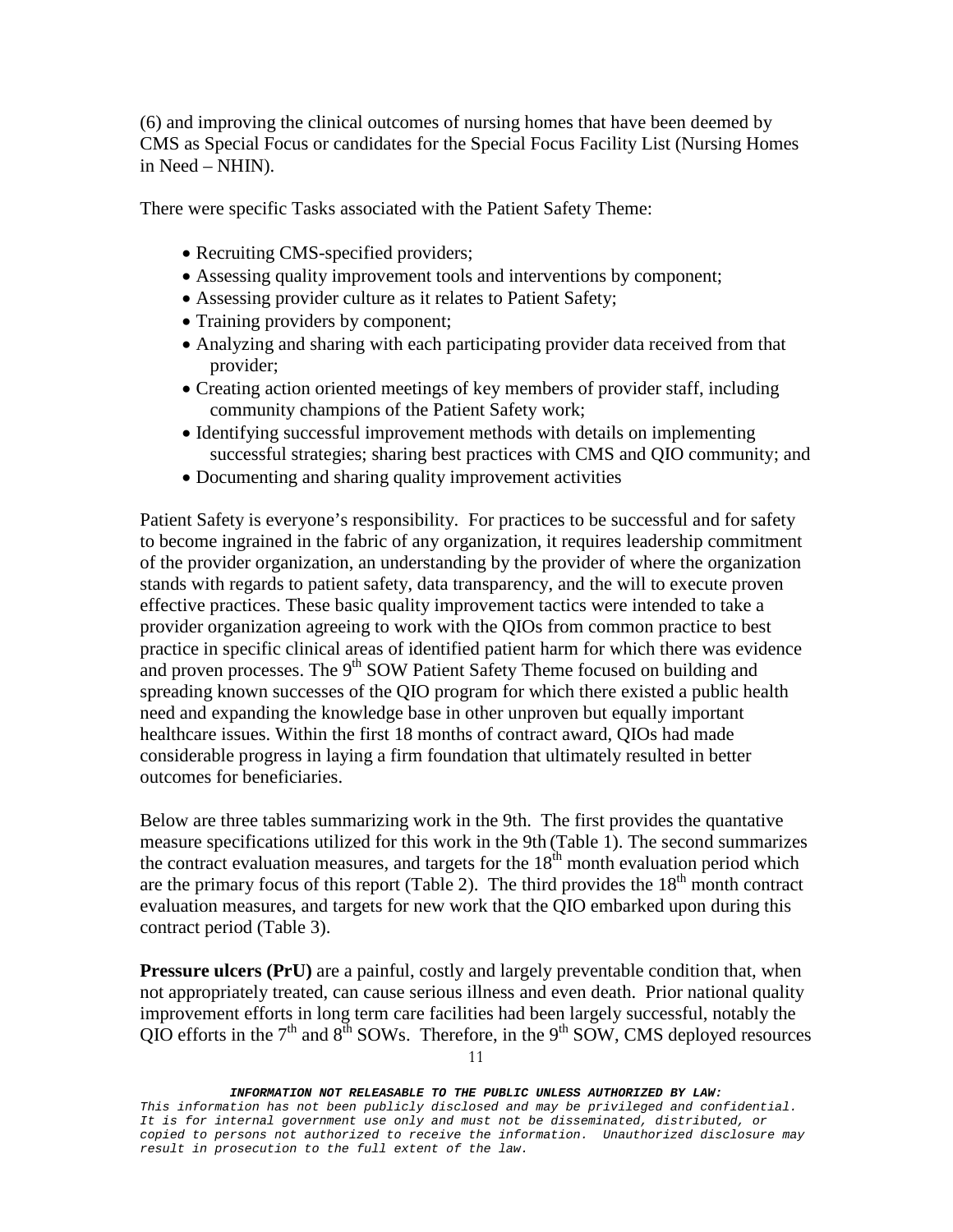and expertise of the QIOs to nursing homes with the most opportunity for improvement. QIOs recruited from a list created using data from the Minimum Data Set (MDS) to identify nursing homes with unsuppressed (weighted) rates in 2 of 3 quarters (Q42006 through Q22007) that met or exceeded 20%. QIOs recruited 1, 253 nursing homes with pressure ulcer rates exceeding 20% and were expected to achieve an 8% relative improvement rate (RIR). The baseline rate for the identified participant group was 17.10%, which was significantly higher than non-participating homes, with a rate of 11.76. Because pressure ulcers can generally be attributed to system failures, the QIOs were tasked with ensuring that the foundations for improvement were in place with the issuance of two long term care process measures by the  $18<sup>th</sup>$  month evaluation. Specifically, the facility should work to ensure that appropriate wound treatment for stage II and III pressure ulcers are in place and that those residents that are at high risk of acquiring a pressure ulcer are receiving preventative measures. QIOs met the  $18<sup>th</sup>$  month goal of having 31 percent of participating facilities follow established protocols for the treatment of identified pressure ulcers and 28% preventative measures. In both instances, 100% of QIOs met or exceeded their 18-month targets.

The use of **physical restraints (PR)** can greatly diminish the quality of life for long term care residents. Similar to the pressure ulcer work, significant progress had been made nationally in reducing the number of physical restraints being used in prior scopes of work. Therefore, QIOs recruited from a list created using MDS data to identify nursing homes with unsuppressed (weighted) rates in 2 of 3 quarters (Q42006 through Q22007) that met or exceeded 11%. QIOs recruited 1,297 nursing homes and were expected to achieve 20% relative improvement from baseline at the  $28<sup>th</sup>$  month. The national baseline rate for the identified participant group was over 10%, which was significantly higher than non-participating homes at 3.78%. All OIOs met the  $18<sup>th</sup>$  month target to achieve a 7% relative improvement rate.

The **Surgical Care Improvement Project (SCIP/HF)** is a national quality partnership of organizations focused on improving inpatient surgical safety and heart failure treatment in hospitals. The Heart Failure Measure was added due to the large numbers of patients who suffer from heart failure post-surgery and because there was considerable improvement to be made in the measure. QIOs were tasked with improving a total of nine SCIP measures of their recruited providers. In addition, QIOs had to ensure implementation of a pre or post venous thromboembolism (VTE) protocol and a prophylactic antibiotic protocol or policy in each facility. QIOs recruited from a list of identified providers based on their opportunity for improvement in the SCIP measures. Additionally, QIOs could recruit up to 15% of their total number of providers that were not previously identified, since the recruitment list was based on the performance of only two metrics. QIOs working in the SCIP/HF component at the  $18<sup>th</sup>$  month were expected to have meet their recruitment targets and have at least 14% of their hospitals with a pre or post-operative venous thrombolytic embolism (VTE) standing order or protocol in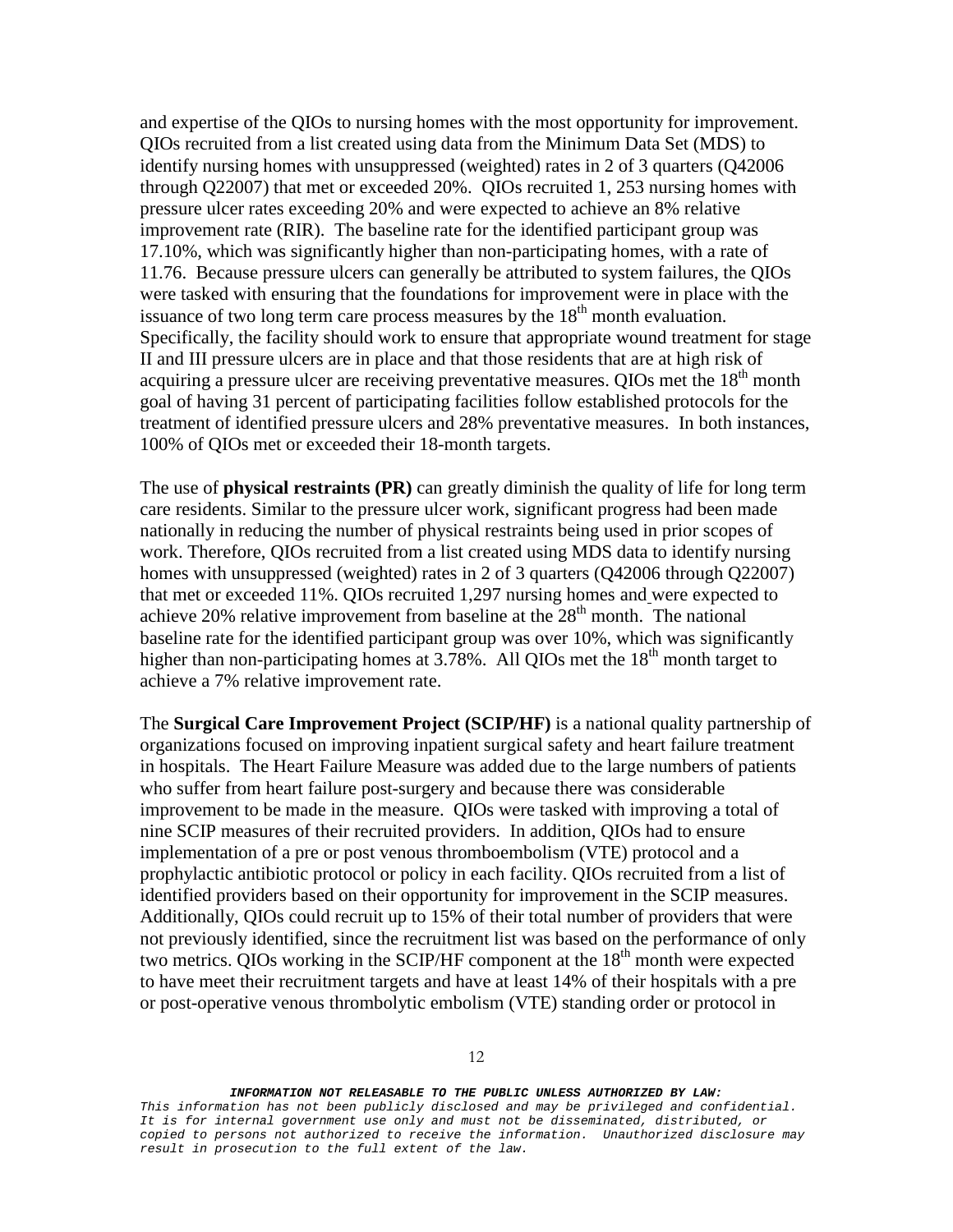place and 28% of their hospitals with an established prophylactic antibiotic standing order or protocol. All QIOs passed the  $18<sup>th</sup>$  month goal.

Under the **Drug Safety** component, QIOs in accordance with Section 1154(a) (17), as amended by Section 109(b) of the Medicare Prescription Drug, Improvement and Modernization Act of 2003, were required to offer quality improvement assistance pertaining to Prescription Drug Therapy to:

- All Medicare providers and practitioners;
- Medicare Advantage organizations offering Medicare Advantage plans under Part C; and
- Prescription drug sponsors offering prescription drug plans (PDPs) under Part D.

QIOs worked with the above entities to decrease the rates of drug-drug interactions (DDIs) and potentially inappropriate medications (PIMs) prescribed. When any of these eligible entities and the QIO agreed that they had quality goals in common the QIO could provide direct technical assistance and establish outcome targets in conjunction with their partners. QIOs were given latitude to decide on the type of projects they would embark upon under this component. The  $18<sup>th</sup>$  month deliverable was a report from the QIO on the progress of their respective projects. All of the QIOs met this deliverable and submitted a report for CMS review. Further review and analysis of these reports helped CMS to work with QIOs on identifying data issues, uncovered at the  $18<sup>th</sup>$  month and developing mitigation strategies ahead of the  $28<sup>th</sup>$  month evaluation. As it pertains to request for technical assistance, 55 percent of QIOs provided technical assistance in response to requests in their state. All QIOs met this  $18<sup>th</sup>$  month goal.

| <b>Setting</b> | <b>Measure</b>    | <b>Metric</b>    | <b>Numerator</b>         | <b>Denominator</b>             |
|----------------|-------------------|------------------|--------------------------|--------------------------------|
| <b>Nursing</b> | Pressure          | Percent of       | Number of residents      | Number of residents with a     |
| Home/Nu        | <b>Ulcers</b>     | Residents        | with pressure ulcers     | valid target assessment after  |
| rsing          |                   | Who Have         | (State $1-4$ ) on target | exclusions are applied and     |
| Home in        |                   | Pressure         | assessment               | meeting "high-risk inclusion"  |
| Need           |                   | <b>Ulcers</b>    |                          | criteria"                      |
| <b>Nursing</b> | Physical          | Percent of       | Number of residents      | Number of residents with a     |
| Home/Nu        | <b>Restraints</b> | Residents        | who were physically      | valid target assessment after  |
| rsing          |                   | Who Were         | restrained on the target | exclusions are applied         |
| Home in        |                   | Physically       | assessment               |                                |
| Need           |                   | Restrained       |                          |                                |
| Hospital       | Surgical          | <b>SCIP INF1</b> | Number of surgical       | All selected surgical patients |
|                | Care              |                  | patients with            | with no evidence of prior      |
|                | Improveme         | Prophylactic     | prophylactic             | infection                      |
|                | nt Project        | Antibiotics      | antibiotics initiated    |                                |

## **Patient Safety Quantitative Measures Metrics (Table 1)**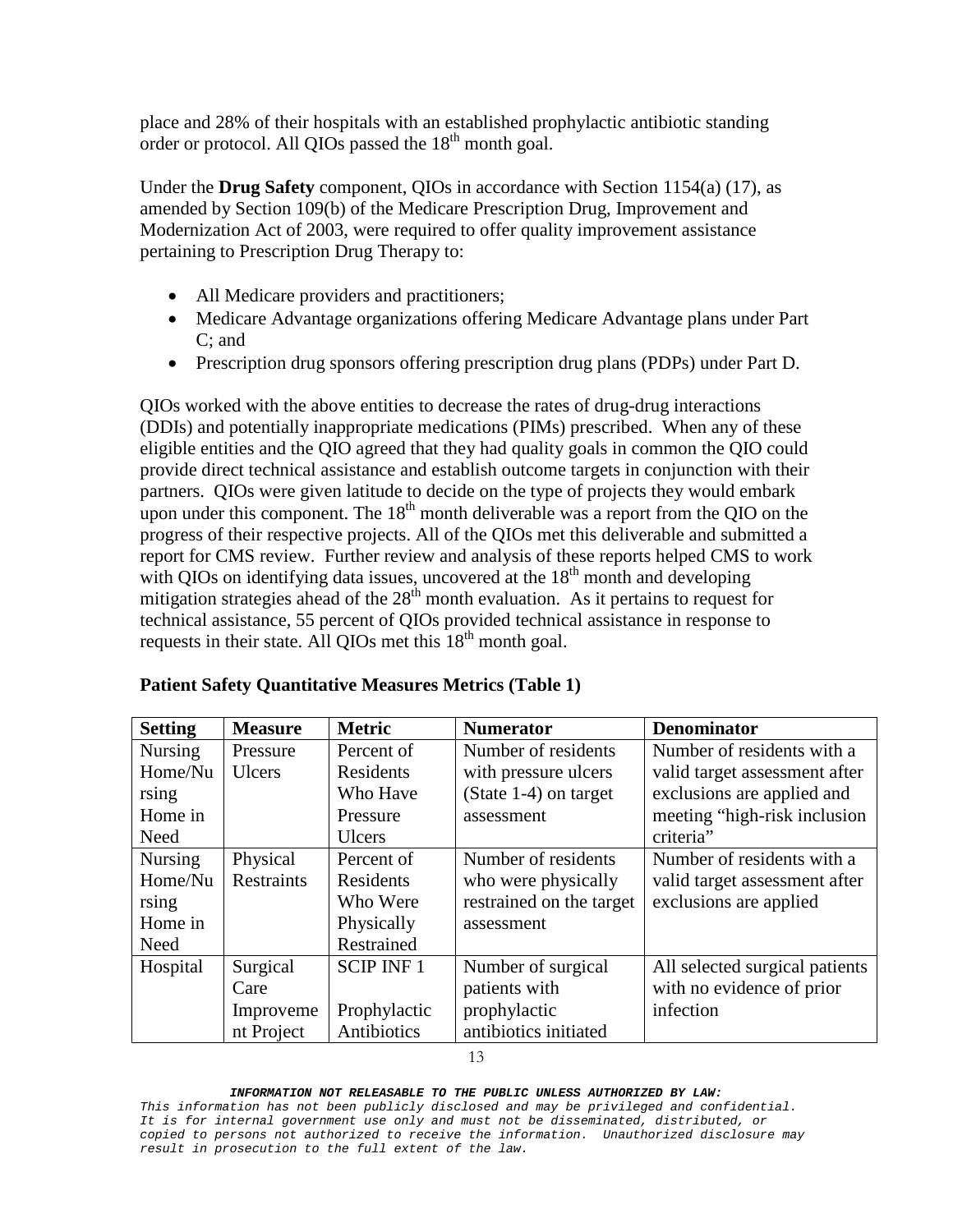|          | (SCIP)      | Received<br>Within One<br>Hour Prior to<br>Surgical<br>Incision                                                           | within one hour prior<br>to surgical incision<br>(two hours if receiving<br>vancomycin or<br>fluoroquinolone)                                                                                                                          |                                                                          |
|----------|-------------|---------------------------------------------------------------------------------------------------------------------------|----------------------------------------------------------------------------------------------------------------------------------------------------------------------------------------------------------------------------------------|--------------------------------------------------------------------------|
| Hospital | <b>SCIP</b> | <b>SCIP INF2</b><br>Prophylactic<br>Antibiotics<br>Selection for<br>Surgical<br>Patients                                  | Number of surgical<br>patients who received<br>prophylactic<br>antibiotics<br>recommended for their<br>specific surgical<br>procedure.                                                                                                 | All selected surgical patients<br>with no evidence of prior<br>infection |
| Hospital | <b>SCIP</b> | <b>SCIP INF3</b><br>Prophylactic<br>Antibiotics<br>Discontinued<br>Within 24<br>Hours After<br><b>Surgery End</b><br>Time | Number of surgical<br>patients whose<br>prophylactic<br>antibiotics were<br>discontinued within 24<br>hours after Anesthesia<br>End Time (48 hours<br>for Coronary Artery<br><b>Bypass Graft [CABG]</b><br>or Other Cardiac<br>Surgery | All selected surgical patients<br>with no evidence of prior<br>infection |
| Hospital | <b>SCIP</b> | <b>SCIP INF4</b><br>Cardiac<br>Surgery<br><b>Patients With</b><br>Controlled<br>Postoperative<br><b>Blood</b><br>Glucose  | Cardiac surgery<br>patients with<br>controlled<br>postoperative blood<br>glucose (less than or<br>equal to $180 \text{ mg/dL}$ ) in<br>the time frame of 18 to<br>24 hours after<br>anesthesia end time                                | Cardiac surgery patients<br>with no evidence of prior<br>infection       |
| Hospital | <b>SCIP</b> | <b>SCIP INF6</b><br>Surgery<br>Patients with<br>Appropriate<br>Hair Removal                                               | Surgery patients with<br>surgical site hair<br>removal with clippers<br>or depilatory or with<br>no surgical site hair                                                                                                                 | All selected surgery patients                                            |

*This information has not been publicly disclosed and may be privileged and confidential. It is for internal government use only and must not be disseminated, distributed, or copied to persons not authorized to receive the information. Unauthorized disclosure may result in prosecution to the full extent of the law.*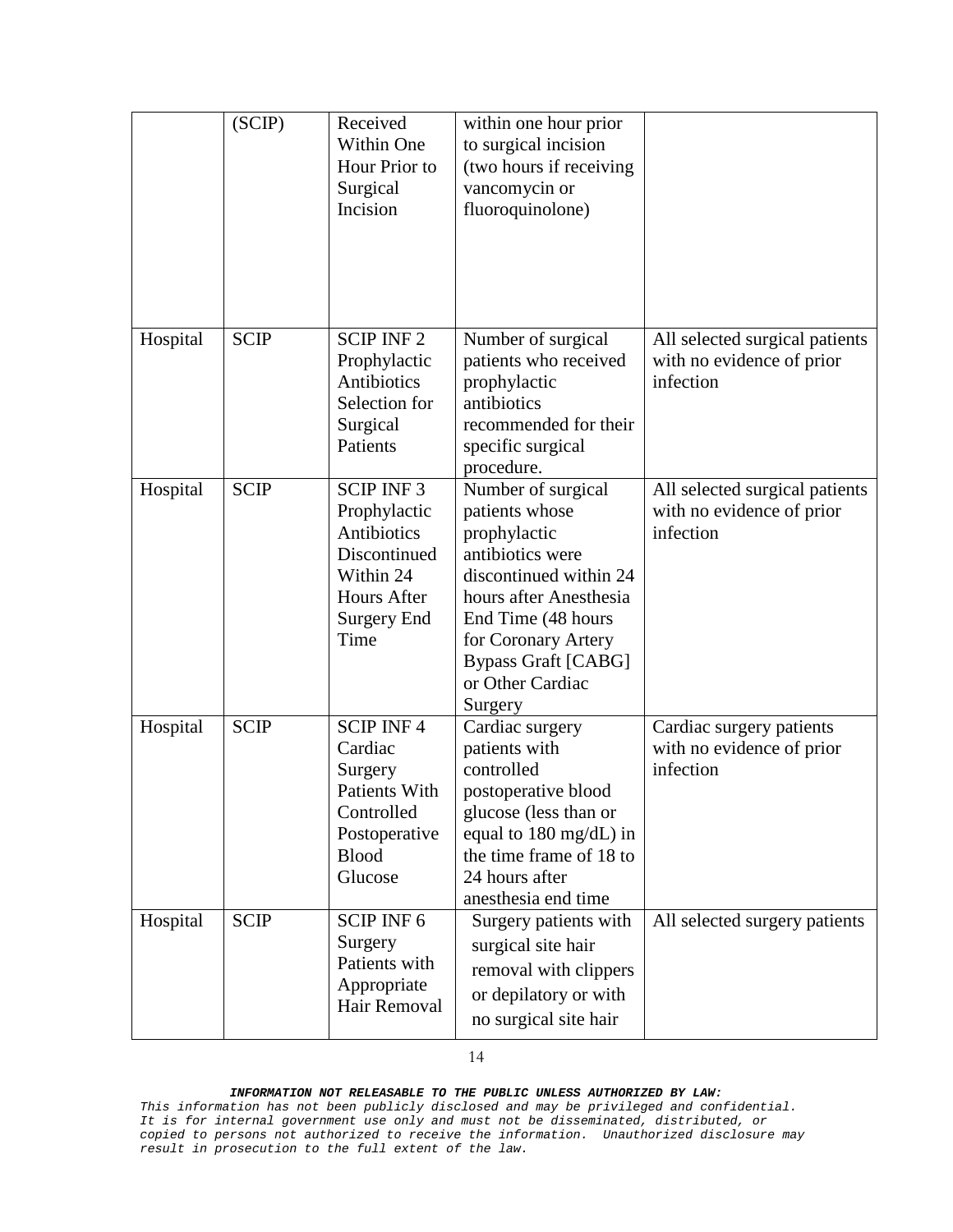|          |             |                                                                                                                                                                                                          | removal                                                                                                                                                                            |                                                                      |
|----------|-------------|----------------------------------------------------------------------------------------------------------------------------------------------------------------------------------------------------------|------------------------------------------------------------------------------------------------------------------------------------------------------------------------------------|----------------------------------------------------------------------|
| Hospital | <b>SCIP</b> | <b>SCIP Cardiac</b><br>Surgery<br>Patients on<br>Beta-Blocker<br><b>Therapy Prior</b><br>to Arrival<br>Who<br>Received a<br>Beta-Blocker<br>During the<br>Perioperative<br>Period                        | Surgery patients on<br>beta-blocker therapy<br>prior to arrival who<br>received a beta-<br>blocker during the<br>perioperative period                                              | All surgery patients on beta-<br>blocker therapy prior to<br>arrival |
| Hospital | <b>SCIP</b> | <b>SCIP VTE 1</b><br>Surgery<br>patients who<br>had order<br>written for<br>appropriate<br>method of<br><b>VTE</b><br>prophylaxis                                                                        | Surgery patients with<br>recommended Venous<br>Thromboembolism<br>(VTE) prophylaxis<br>ordered anytime from<br>hospital arrival to 24<br>hours after Anesthesia<br><b>End Time</b> | All selected surgery patients                                        |
| Hospital | <b>SCIP</b> | <b>SCIP VTE 2</b><br>Surgery<br>Patients Who<br>Received<br>Appropriate<br>Venous<br>Thromboemb<br>olism<br>Prophylaxis<br>Within 24<br>Hours Prior to<br>Surgery to 24<br><b>Hours After</b><br>Surgery | Surgery patients who<br>received VTE<br>prophylaxis 24 hours<br>prior to anesthesia<br><b>Start Time to 24 hours</b><br>after Anesthesia End<br>Time                               | All selected surgery patients                                        |
| Hospital | <b>SCIP</b> | <b>SCIP</b> Heart<br>Failure                                                                                                                                                                             | Heart failure patients<br>with documentation<br>that they or their<br>caregivers were given<br>written discharge<br>15                                                             | Heart failure patients<br>discharged home                            |

*This information has not been publicly disclosed and may be privileged and confidential. It is for internal government use only and must not be disseminated, distributed, or copied to persons not authorized to receive the information. Unauthorized disclosure may result in prosecution to the full extent of the law.*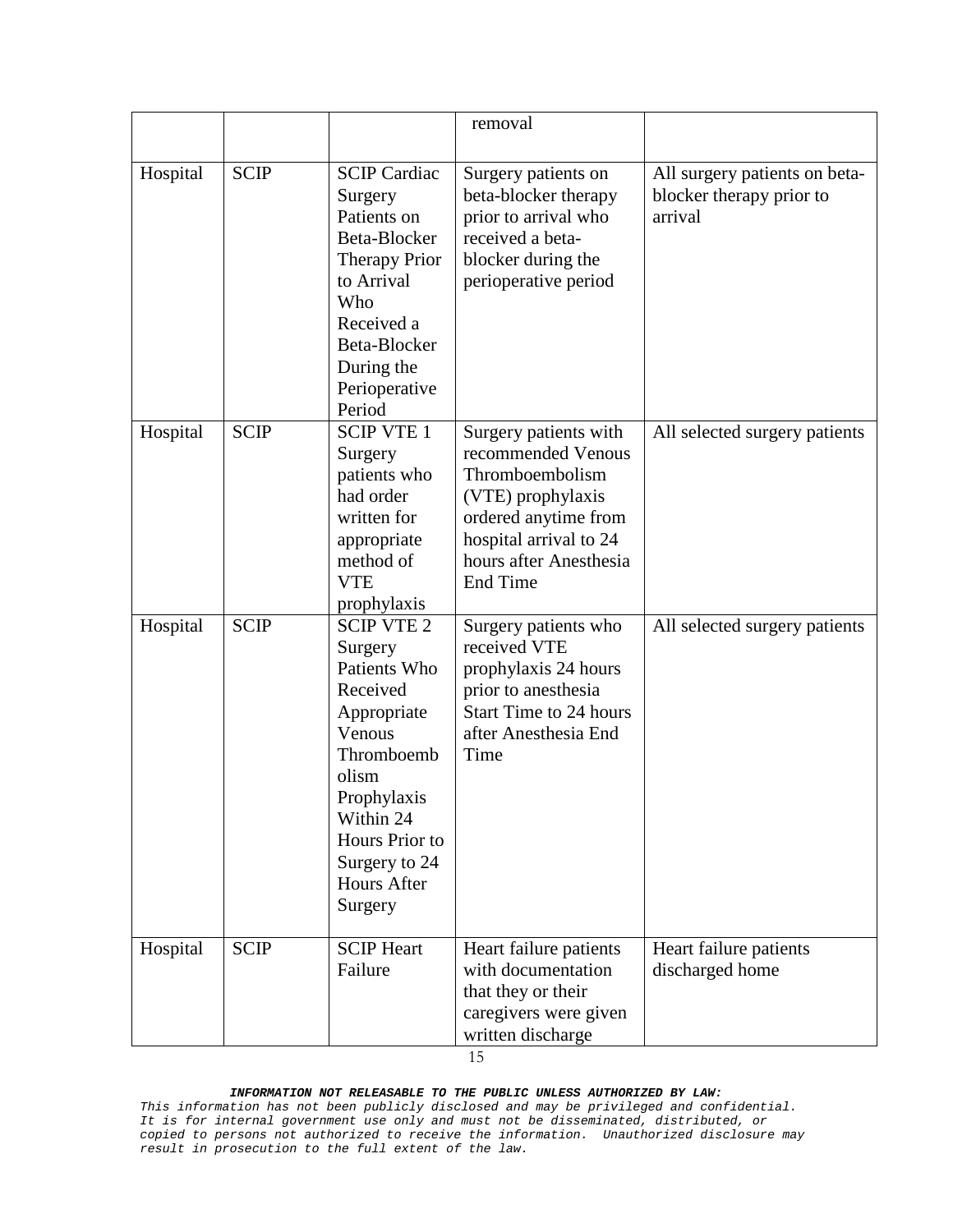|          |                                                                     |                                                                    | instructions or other<br>educational material<br>addressing all of the<br>following: activity<br>level, diet, discharge<br>medications, follow-<br>up appointment,<br>weight monitoring,<br>what to do if<br>symptoms worsen |                                                                                       |
|----------|---------------------------------------------------------------------|--------------------------------------------------------------------|------------------------------------------------------------------------------------------------------------------------------------------------------------------------------------------------------------------------------|---------------------------------------------------------------------------------------|
| Varies   | Drug<br>Safety                                                      | Drug-to-Drug<br>Interactions<br>(DDIs)                             | QIOs will develop<br>their own quantitative<br>approach with Project<br>Officer approval                                                                                                                                     | QIOs will develop their own<br>quantitative approach with<br>Project Officer approval |
| Varies   | Drug<br>Safety                                                      | Potentially<br>Inappropriate<br><b>Medications</b><br>(PIMs)       | QIOs developed their<br>own quantitative<br>approach with Project<br>Officer approval                                                                                                                                        | QIOs developed their own<br>quantitative approach with<br>Project Officer approval    |
| Hospital | Methicillin<br>-resistant<br>Staphyloco<br>ccus<br>aureus<br>(MRSA) | Number of<br><b>MRSA</b><br>infections per<br>1000 patient<br>days | Number of MRSA<br>infections                                                                                                                                                                                                 | Number of patient days                                                                |
| Hospital | Pressure<br><b>Ulcers</b>                                           | Percent of<br>Residents<br>Who Have<br>Pressure<br><b>Ulcers</b>   | Number of Medicare<br>inpatient discharge<br>claims with an ICD<br>diagnosis code of<br>707.23 or 707.24 and<br>corresponding<br>present on admission<br>indicator (POA IND)<br>of 'N' or 'U'.                               | All final Medicare inpatient<br>discharge claims                                      |

**Patient Safety 18th month evaluation measures, setting, targets and results (Table 2).**[6](#page-15-0)

<span id="page-15-0"></span><sup>6</sup> The evaluation targets for these tasks were issued to contractors via a contract modification.

*This information has not been publicly disclosed and may be privileged and confidential. It is for internal government use only and must not be disseminated, distributed, or copied to persons not authorized to receive the information. Unauthorized disclosure may result in prosecution to the full extent of the law.*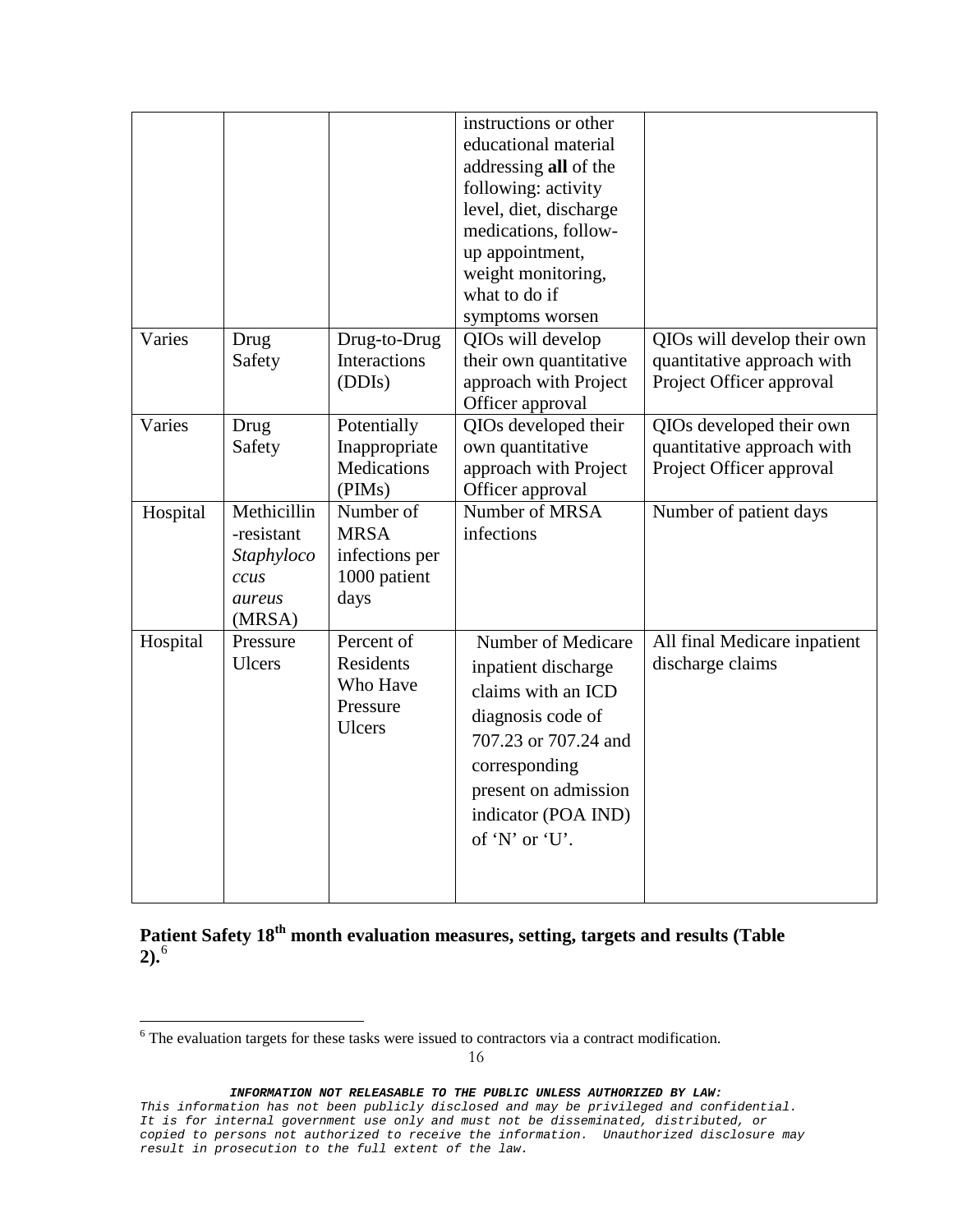| <b>Setting</b>      | <b>Measures</b>                           | <b>Targets</b>                                      | 18<br><b>Month</b><br><b>Results</b> |
|---------------------|-------------------------------------------|-----------------------------------------------------|--------------------------------------|
| <b>Nursing Home</b> | % wound treatment                         | 31% protocol for<br>treatment of PU                 | 100%<br>Pass                         |
| <b>Nursing Home</b> | % high risk with preventative<br>measures | 28% provide preventive<br>measures                  | 100%<br>Pass                         |
| <b>Nursing Home</b> | <b>Restraints Long Stay Residents</b>     | 7% relative<br>improvement from<br>baseline         | 100%<br>Pass                         |
| Hospital            | SCIP/HF (pre-, post-op VTE)               | 14% VTE protocol in<br>place                        | 100%<br>Pass                         |
| Hospital            | SCIP/HF (antibiotic protocol)             | 28% prophylactic<br>antibiotic protocol in<br>place | 100%<br>Pass                         |
| Varied              | Drug Drug Interactions                    | Report on progress<br>th<br>toward 28 month goal    | 100%<br>Pass                         |
| Varied              | Potentially Inappropriate<br>Medications  | Report on progress<br>th<br>toward 28<br>month goal | 100%<br>Pass                         |

In the  $9<sup>th</sup>$  SOW, CMS embarked on several areas that were brand new to the QIO program. In the patient safety theme specifically, three new areas were determined to require QIO assistance: Methicillin resistant Staphylococcus aureus (MRSA), Hospital Pressure Ulcers (H-PrU), and an initiative termed Nursing Homes in Need (NHIN) that sought to work with nursing homes that due to the survey process. Below is an explanation of each of these projects and their  $18<sup>th</sup>$  month results.

Antibiotic resistant bacteria present a great public health risk. At the beginning of the  $9<sup>th</sup>$ SOW, it was estimated that 90,000 patients per year would contract Methicillin-Resistant *Staphylococcus aureus* (MRSA). The Centers for Disease Control and Prevention  $(CDC)$ , just prior to the start of the 9<sup>th</sup> SOW, released the new Multidrug-Resistant Organism and *Clostridium difficile* Infection (MDRO/CDI) Module for data collection in

17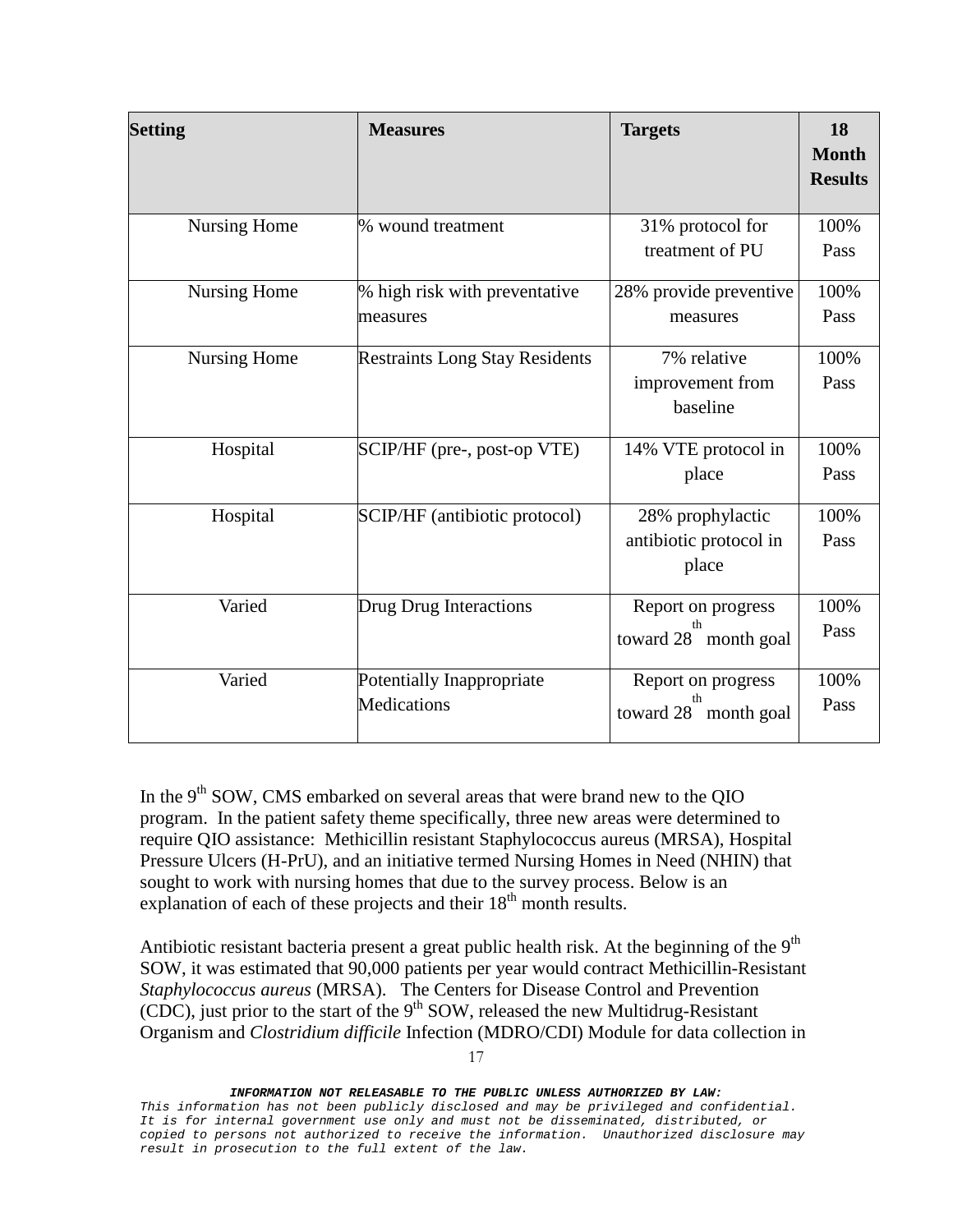the National Healthcare Safety Network (NHSN) to track this bacterium. At the onset of the 9<sup>th</sup> SOW it was believed that QIOs would be able to enroll hospital units to report MRSA incidence, establish baseline rates and dependent on that rate assist in the overall reduction of MRSA infections by implementing known best practices. Baseline rates for the country had not been previously established. QIOs recruited 459 hospital units to report MRSA into NHSN and decrease MRSA rates in their facilities. Early in the contract as hospital units began reporting, MRSA rates were smaller than expected and as a result original reduction targets were rendered moot. Therefore, the QIOs were tasked with reporting on MRSA through the NHSN MDRO/CDI Module with the intent of being able to use the data moving forward and expanding the knowledge base. Considerable time was spent by QIOs assisting units in reporting. Therefore, the first 18 months of the QIO contract were focused on getting hospital units with the highest propensity for MRSA (e.g. Intensive Care Units) to report at least four months of MRSA data. All QIOs attained the  $18<sup>th</sup>$  month goal of having 21% of recruited units reporting into the NHSN for at least four months. This QIO work has helped refine and expand surveillance of MRSA using NHSN; tracking these MRSA infections by location has facilitated the identification of patient care areas, among both ICU and non-ICU settings, that are in greatest need of prevention efforts.

QIOs were tasked with recruiting hospitals to work on reducing hospital-acquired pressure ulcers (H-PrU). There were 438 hospitals recruited to work on reducing hospital-acquired pressure ulcers with a goal of 5% relative improvement based on Medicare Claims Data. The national baseline rate was 4.5% as of 4Q2008. This baseline included all pressure ulcers, regardless of stage or location. October 1, 2008 marked the initiation of the Hospital-Acquired Conditions (HAC) and Hospital Quality Measure Reporting initiatives. These initiatives prompted a change in payment policy where hospitals were no longer paid for the increased cost of care that resulted from pressure ulcers and other hospital acquired conditions (HACs). Therefore, upon continuous data review, the baseline decreased from 4.5% to 1.0% and then again to 0. Hospitals were no longer incentivized to report. While the issue of hospital acquired pressure ulcers exists, there was no data to capture progress or return on investment. This change in payment policy coincided with the baseline period and substantial claims counts resulted. The rates continued to be monitored and remained very low. Therefore, CMS announced the discontinuance of this work effective January 31, 2010 after 18 months of work.

QIOs were expected to provide assistance to a small number of nursing homes, up to three per contract year, who had been identified by CMS Survey and Certification Group as requiring quality improvement assistance, termed Nursing Homes in Need (NHIN). The Nursing Homes were chosen based on their survey status, specifically if they were on the Special Focus Facility (SFF) list. Nursing Homes may be added to this list if there are a number of serious quality issues that arise. Often times, these are not isolated events but speak to greater systems failures of the homes. QIOs were tasked with providing direct technical assistance to these homes, providing assistance in the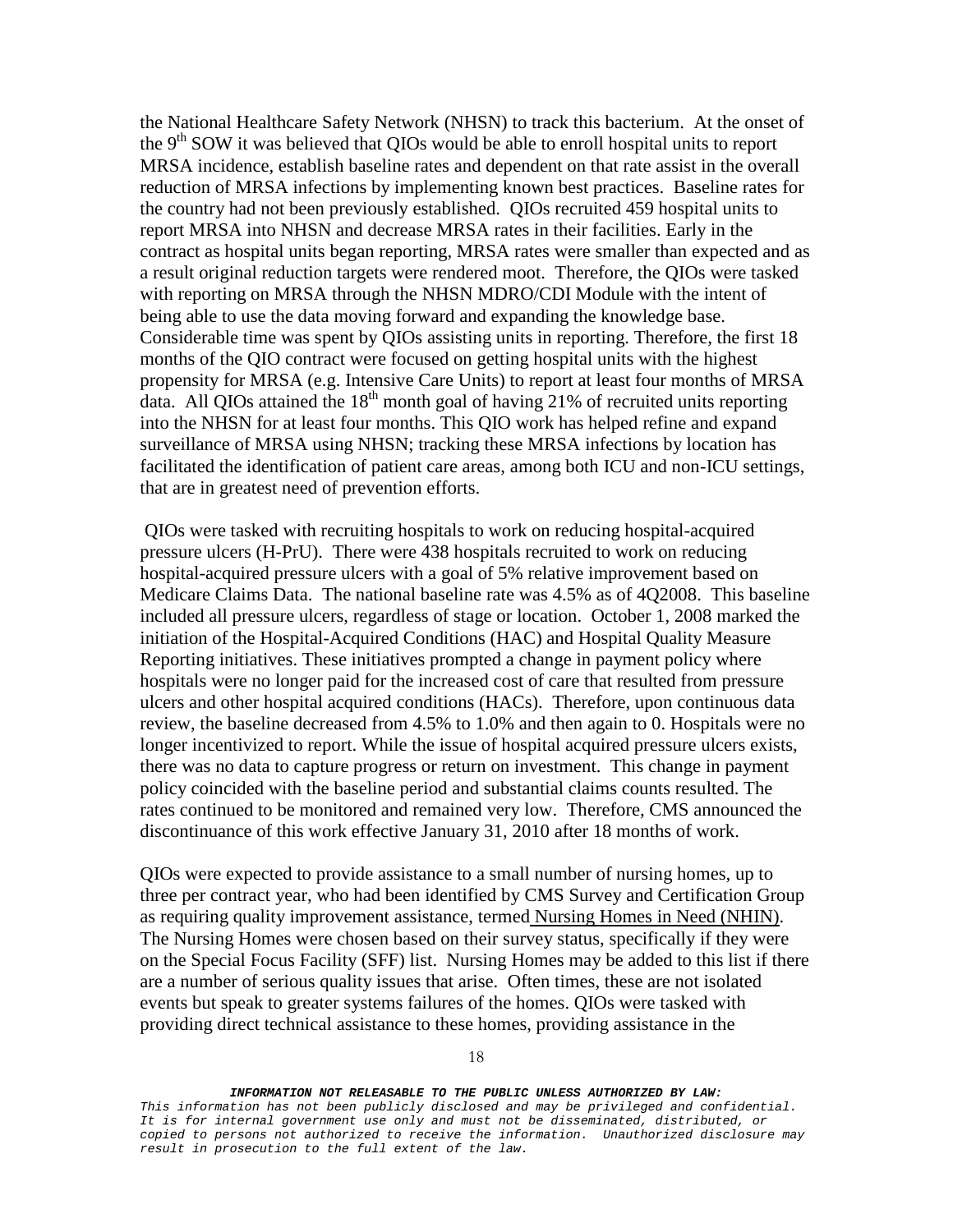completion of Root Cause Analysis and teaching basic quality improvement techniques while working to improve pressure ulcers and physical restraints.

QIOs worked closely with NHIN leadership to develop customized action plans to assist the nursing homes in prioritizing and making improvements that could be sustained. QIOs were evaluated on their ability to improve physical restraints and pressure ulcers as well as the homes overall satisfaction with the assistance received. Often, pressure ulcers and physical restraints were not the most pressing issues for the participating NHIN facilities. While the QIOs were being evaluated on clinical outcome measures and nursing home satisfaction, the assistance they provided was varied, based upon the improvements each nursing home needed in order to graduate from the Special Focus Facilities (SFF) list. Nationally, three themes emerged within the root cause analysis work conducted by the QIOs citing the following systemic issues: leadership and staff turnover, lack of effective clinical processes, and lack of support for the use and sustainment of quality improvement.

Nursing Homes were referred to the QIO at different times adding to the complexity of developing an evaluation strategy. Therefore, the following algorithm was created to assess QIO performance in this task. To pass the  $18<sup>th</sup>$  month evaluation, the QIO had to meet the following criteria:

- 1. If the QIO had not worked with at least one nursing home for at least 12 months, CMS evaluated their recruitment and retention strategy, technical assistance and the root cause analysis performed for each nursing home
- 2. Otherwise, if the QIO worked with at least one nursing home for at least 12 months, all of the following criteria must be met for the facility with which the QIO has worked the longest: a. A score of 52% or greater on nursing home satisfaction; b. physical restraint rate of no more than 3% and a pressure ulcer rate of no more than 6%. Or, the nursing home must achieve a minimum of 7% relative improvement from baseline for each of these measures that does not meet the above criteria.

Identified participant homes working with QIOs had a 84% graduation rate from the SFF list, while homes not working with QIOs had about a 60% graduation rate for Year 1 participant homes. Out of 52 eligible QIOs, thirty three QIOs passed all components; 11  $\overline{O}$ IOs did not pass the 18<sup>th</sup> month target and as a result were issued partial stop work orders. Eight QIOs worked with a NHIN less than 12 months and were evaluated through an alternative method.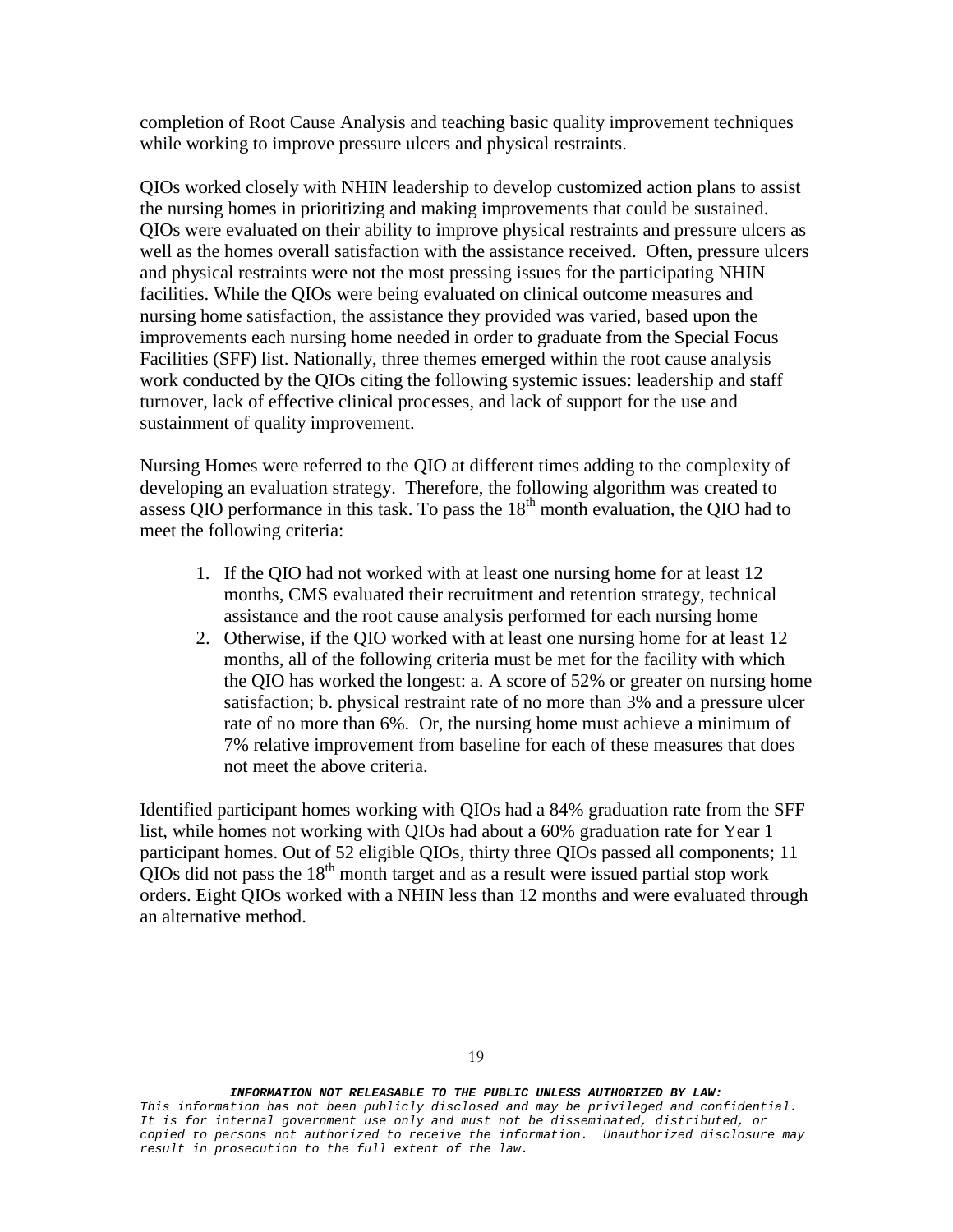The chart below summarizes the setting, measures, targets and results for new work of the QIOs: Methicillin Resistant Staphylococcus aureus (MRSA), Hospital Pressure Ulcer (H-PrU) and Nursing Home in Need (NHIN) at the  $18<sup>th</sup>$  month evaluation period.<sup>[7](#page-19-0)</sup>

| <b>Setting</b>   | <b>Measures</b>                                          | <b>Targets</b>                                                                                                                                                                                                   | <b>18 Month Results</b>                                                                                                                                                                                                                                   |
|------------------|----------------------------------------------------------|------------------------------------------------------------------------------------------------------------------------------------------------------------------------------------------------------------------|-----------------------------------------------------------------------------------------------------------------------------------------------------------------------------------------------------------------------------------------------------------|
| Hospital         | % units reporting on MRSA to the<br>NHSN-MDRO/CDI Module | 21% reported at<br>least four months<br>in the NHSN-<br>MDRO/CDI<br>Module                                                                                                                                       | 100% Pass                                                                                                                                                                                                                                                 |
| Hospital         | <b>Hospital Pressure Ulcer</b>                           | 31% of<br>participating<br>hospitals follow<br>established<br>protocols for<br>treatment of PU                                                                                                                   | 100% Pass                                                                                                                                                                                                                                                 |
| Nursing<br>Homes | Nursing Home in Need (NHIN) -<br>Pressure Ulcers NHIN*,  | $>12$ mos<br>working with<br>NH: 6% rate<br>Or 7% Relative<br>Improvement<br>(RI)<br>$<$ 12 mos:<br>Evaluated on<br>recruitment &<br>retention<br>strategies, tech.<br>asst., & Root<br>cause analysis (<br>RCA) | 33 QIOs passed all<br>components<br>11 QIOs did not pass the<br>18 month target -,<br>*Eight QIOs worked with NHIN<br>less than 12 months and were<br>evaluated through an alternative<br>method. 1 QIO did not have any<br>eligible homes for this work. |
|                  | Physical Restraints NHIN*                                | $>12$ mos.<br>working with<br>NH: 3% rate<br>Or 7% RI<br>$<$ 12 mos.:                                                                                                                                            |                                                                                                                                                                                                                                                           |

# Patient Safety 18<sup>th</sup> month evaluation measures, setting, targets and results for new **QIO Work (Figure 3).**

<span id="page-19-0"></span> $7$  The evaluation targets for these tasks were issued to contractors via a contract modification.

20

*This information has not been publicly disclosed and may be privileged and confidential. It is for internal government use only and must not be disseminated, distributed, or copied to persons not authorized to receive the information. Unauthorized disclosure may result in prosecution to the full extent of the law.*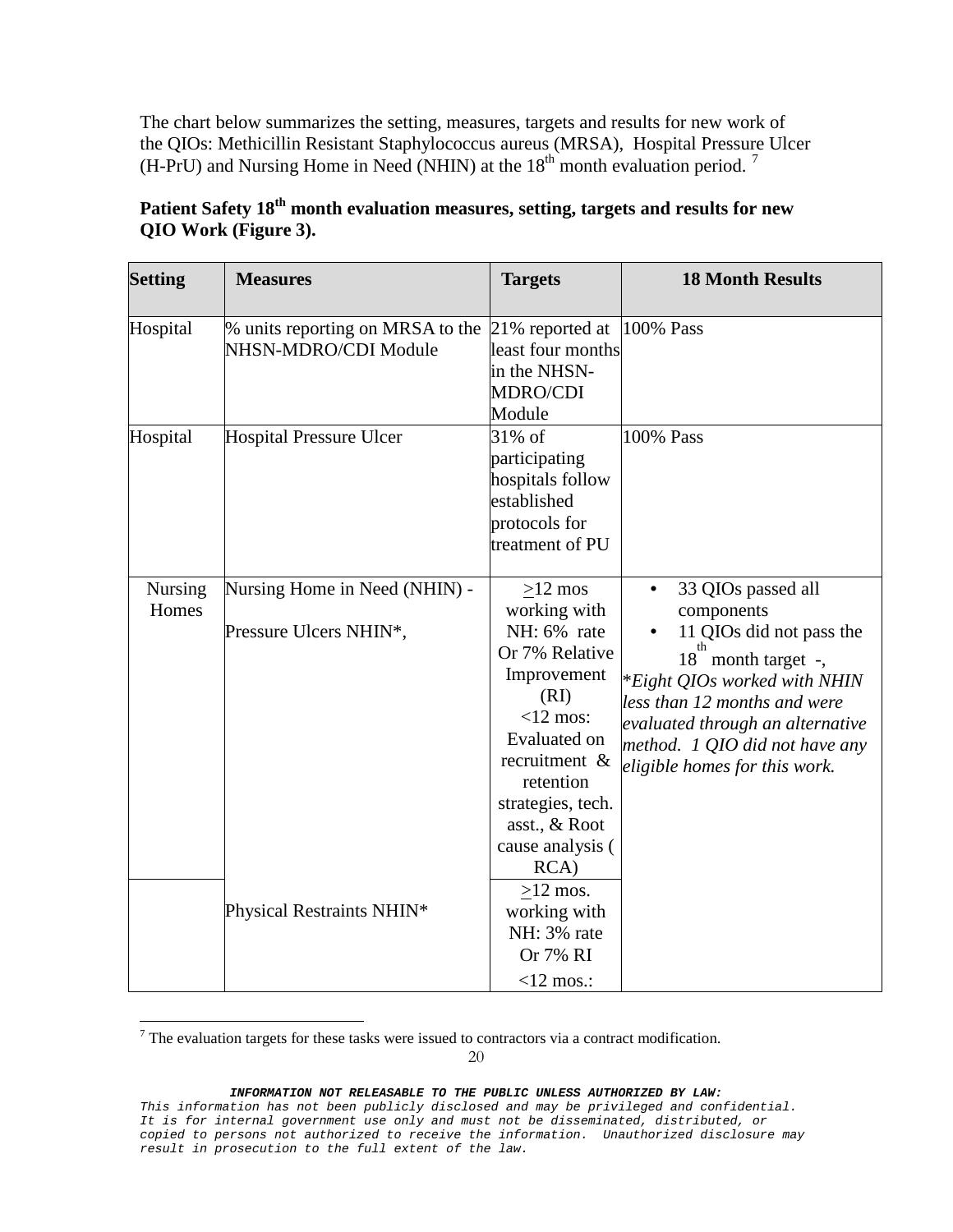|  | Evaluated on      |  |
|--|-------------------|--|
|  | recruitment &     |  |
|  | retention         |  |
|  | strategies, tech. |  |
|  | asst., & RCA      |  |

## Theme C.6.3. Prevention

CMS recognizes the crucial role that health care professionals play in promoting potentially lifesaving preventive services and screenings to Medicare patients, educating beneficiaries, and providing the care. Medicare now pays for more preventive care benefits than ever before; for example, the Welcome to Medicare preventive physical exam, provides coverage of preventive services. However, many Medicare beneficiaries are not yet taking full advantage of them, leaving significant gaps in their preventive health program. Statistics show that while Medicare beneficiaries visit their physician on an average of six or more times a year, many of them are not aware of their risk for disease or even that they may already have a condition that preventive services are intended to detect. QIOs can assist physician practices and beneficiaries in understanding the importance of disease prevention, early detection and lifestyle modifications that support a healthier life. The QIOs can also assist physicians in using EHR, which can improve communications between patients and providers, giving patients better access to timely information. EHR can also improve physician office efficiency.

The Prevention Theme contained two cancer screening Tasks (breast cancer and colorectal cancer (CRC)), two immunization Tasks (Influenza and Pneumonia), and Tasks on disparities related to diabetes self-management and chronic kidney disease (CKD) prevention.

For the Prevention Theme, the QIO was required to improve rates for mammography and colorectal cancer screening, and influenza and pneumonia vaccinations among Medicare beneficiaries. To achieve these goals, the QIO recruited Participating Practices (PPs) from its state/jurisdiction. To be enrolled as a PP, the practice site must have implemented and be presently using a Certification Commission for Health Information Technology (CCHIT) certified electronic health record (EHR). The QIO assisted each PP in the use of their EHR to redesign and/or implement care management and patient self-management interventions for preventive service needs. The QIO educated each PP on using its EHR capabilities and QIO interventions to improve rates of breast cancer and CRC screening and immunizations.

There were 8 Tasks associated with the Prevention core theme:

• Recruitment of participating practices (PPs);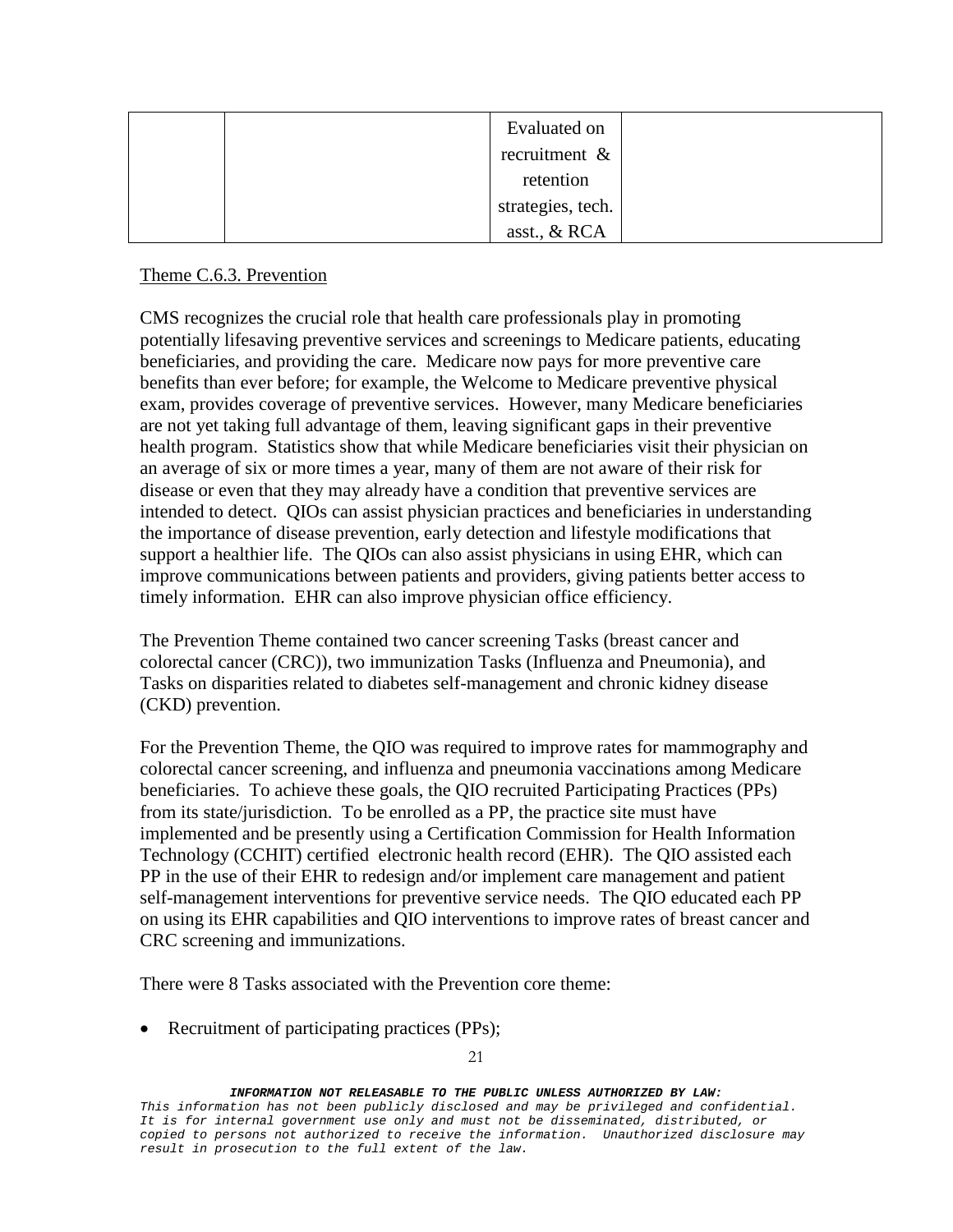- Identification/recruitment of non-participating practices (NPs);
- Promotion of care management processes for preventive services using EHR (postrecruitment educational sessions);
- Completion of an assessment of care processes;
- Submission of PP and NP data to CMS (EHR-derived rates);
- QIO monitoring of statewide rates (mammograms, CRC screens, influenza immunizations, pneumococcal pneumonia immunizations) and disparities
- Production of an annual report; and
- Optimization of performance.

At the  $18<sup>th</sup>$  month evaluation, OIOs were expected to have: 1) recruited and maintained at least 80 percent of the PP target number through 12/31/09; 2) provided 90 percent of PPs with the initial post-recruitment educational session on the task; and 3) have at least 70 percent of recruited PPs electronically reporting quality data (rates) at least once for each of the 4 measures to the QIO, CMS or support contractor on or before 10/31/09. QIOs were also expected to have shown a 3 percent increase in breast cancer screenings, influenza and pneumococcal immunizations and a 5 percent increase in colorectal cancer screenings.

Table 5 below identifies the Core Prevention  $18<sup>th</sup>$  month evaluation measures, targets and results. [8](#page-21-0)

| <b>Measures</b>                                                             | <b>Targets</b> | <b>Results</b>                 |
|-----------------------------------------------------------------------------|----------------|--------------------------------|
| % of recruited participating practices (PPs)<br>maintained through 12/31/09 | 80%            | 100% of QIOs<br>passed         |
| % of educational sessions provided to participating<br>practices            | 90%            | 100% of QIOs<br>passed         |
| % of PPs reporting all 4 measures from EHRs at least<br>once by 10/31/09    | 70%            | All states passed<br>except VI |

<span id="page-21-0"></span><sup>&</sup>lt;sup>8</sup> The evaluation targets for these tasks were issued to contractors via a contract modification.

*This information has not been publicly disclosed and may be privileged and confidential. It is for internal government use only and must not be disseminated, distributed, or copied to persons not authorized to receive the information. Unauthorized disclosure may result in prosecution to the full extent of the law.*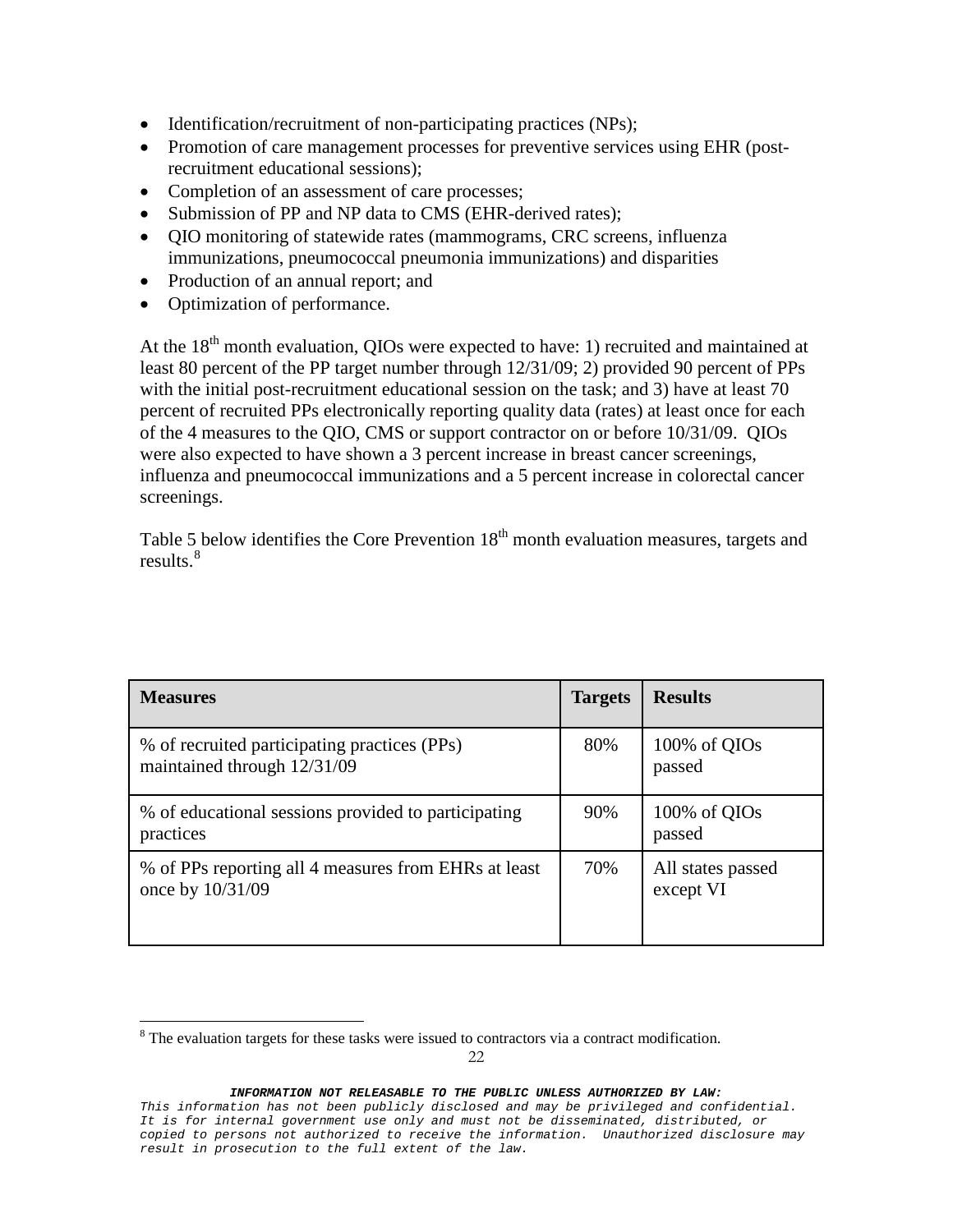The QIOs were very successful in meeting their monitoring targets for recruitment and training: 99 percent of the QIOs met the recruitment and post recruitment education requirement by February 1, 2009.

By July 31, 2009, QIOs had to submit baseline rates for breast and colorectal cancer screenings and influenza and pneumococcal vaccinations. Ninety-nine percent of the QIOs had reported data using the aggregate file structure worksheet by July 31, 2009.

By October 31, 2009, QIOs were expected to report rates (using the aggregate file structure worksheet) which reflected at least a 2 percent average relative improvement in breast cancer screening and pneumococcal immunizations, as well as a 3 percent improvement in the colorectal cancer screening. QIOs submitted EHR rates for ninetyeight percent of the QIO jurisdictions (52 of 53) for Quarter 5. QIOs reported rates for eighty-two percent of the jurisdictions for all 3 of the clinical measures mentioned above.

By the end of the  $18<sup>th</sup>$  month all states, with the exception of the Virgin Islands, had at least 70 percent of its PPs reporting on all 4 measures from EHRs. Forty states had 90 percent or more of its PPs reporting all 4 measures from EHRs. Of the PPs meeting minimum reporting requirements from EHRs, all QIOs met the reporting target. The influenza immunization measure will be reported in the next report to congress as the flu season had not ended.

The Virgin Islands QIO did not have sufficient reporting from EHRs to pass the  $3<sup>rd</sup>$ evaluation measure. This QIO had 6 participating practices (the target was 7); the  $18<sup>th</sup>$ month evaluation requirement was that the QIO have at least 4 PPs (70 percent of 6, rounded down) report all 4 measures (from EHRs) at least once by October 31, 2009. The QIO reported all 4 measures from 3 of its PPs (not 4) by the deadline. As a result of the Virgin Island QIO not meeting their minimum target, a contracting officer letter was generated informing the QIO of their failure and contract implications. It was also recommended that the QIO subcontract with subject matter experts to improve performance in electronic health records performance.

### Sub National Themes

### Theme C.7.1. Prevention Disparities

This Task was limited to a sub-set of states with sufficient underserved Medicare diabetes populations, as determined by CMS. Underserved Populations are those persons who are African-American, Hispanic/Latino, Asian/Pacific Islander, or American Indian/Alaska Native. The QIOs which were eligible to compete for a contract served one of the following 33 states, territories, and District of Columbia: AL, AR, AZ, CA, CT, DC, DE, FL, GA, HI, IL, IN, KY, LA, MA, MD, MI, MO, MS, NC, NJ, NM, NY, OH, OK, PA,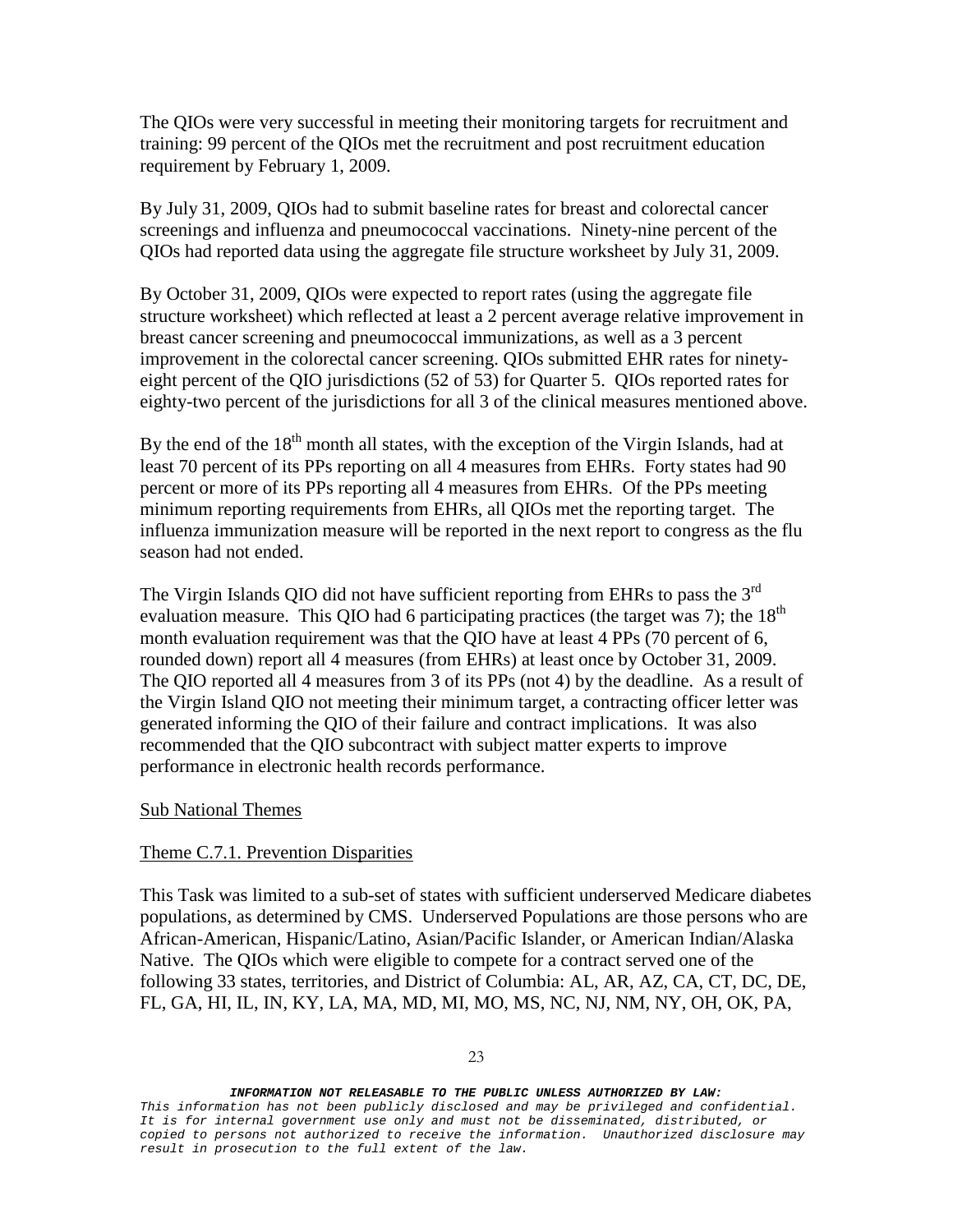PR, SC, TN, TX, VA, WA, WI. Contracts were awarded to: DC, GA, LA, MD, NY and Virgin Islands.

The QIO identified both the practice sites and the ancillary organizations (e.g., community health centers, senior centers, faith-based organizations, etc.) that they would work with as part of the CMS-approved Diabetes Self-Management Education (DSME) process. The QIO facilitated training of appropriate personnel (e.g., nurses, Certified Diabetes Educators (CDEs), Community Health Workers (CHWs), etc.) at the identified organizational sites using evidence-based DSME programs within the underserved population of the Participating Practices (PPs). The QIO was required to establish a partnership with the primary care physician (PCP), CDE, and CHW to facilitate the accessibility of DSME services to patients. The QIO was required to work with the PPs to improve/increase their adherence to clinical guidelines for appropriate use of utilization measures for HbA1c, Lipids, and Eye Exams, as evidenced by Medicare feefor-service claims billed by physicians for beneficiaries in priority populations with diabetes.

Table 6 below identifies the Disparities  $18<sup>th</sup>$  month evaluation measures, targets and results.

| <b>Measures</b>                                | Targets | Results      |
|------------------------------------------------|---------|--------------|
| Minimum # PPs (%Total Recruited)               | 80%     |              |
| Minimum number of patients (% total completed) | 25%     | $100\%$ pass |

By the end of the  $18<sup>th</sup>$  month all of the participating QIOs had maintained at least 80 percent of the participating practices. All QIOs had also increased the percentage of beneficiaries completing DSME training by 25 percent. Other targets for the  $18<sup>th</sup>$  month evaluation included increasing Medicare claims utilization rates of hemoglobin A1c and lipids by 10 percent and increasing eye exams and blood pressure rates (for PQRI practices only) by 5 percent.

## Theme C.7.2. Care Transitions

The QIO work under the Care Transitions Theme aimed to measurably improve the quality of care for Medicare beneficiaries who transition among care settings through a comprehensive community effort. These efforts aimed to reduce readmissions following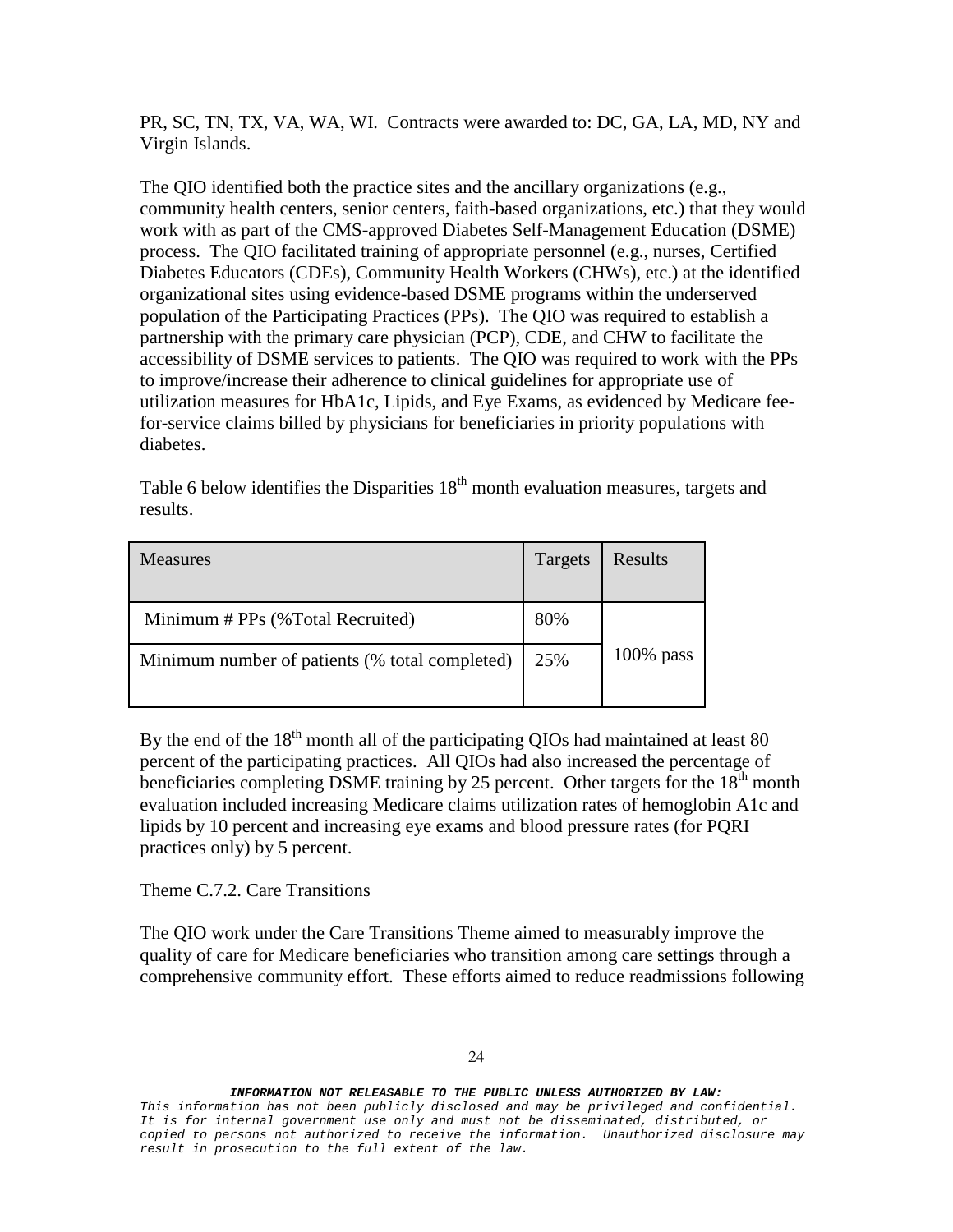hospitalization<sup>[9](#page-24-0)</sup> and to yield sustainable and replicable strategies to achieve high-value health care for sick and disabled Medicare beneficiaries. QIOs having contracts for the Care Transitions Theme served the following States: AL, CO, FL, GA, IN, LA, MI, NE, NJ, NY, PA, RI, TX, and WA.

In the first year of the  $9<sup>th</sup>$  SOW, the 14 OIOs defined their communities with precision, conducted root cause analyses in their communities, and began to implement evidence based interventions based on the Table of Evidence Based Interventions listed in the SOW.

Table 7 below identifies the Care Transitions  $18<sup>th</sup>$  month evaluation measures, targets and results.

| <b>Measures</b> | <b>Targets</b>                                             | <b>Results</b> |
|-----------------|------------------------------------------------------------|----------------|
| Measure I-1     | 30% of transitions                                         |                |
| Measure I-2     |                                                            |                |
| Measure I-3     | 15% of transitions affected by combining I-2, I-3, and I-4 | $100\%$ pass   |
| Measure I-4     |                                                            |                |
| Measure I-5     | 25% of implemented interventions                           |                |
| Measure I-6     | Measured interventions applied to 10% of transitions       |                |

Measure I-1 is the percentage of patient care transitions for patients covered under feefor-service Medicare in the specified geographic area that are attributable to providers who agree to participate.

Measure I-2 is the percentage of patient care transitions for patients covered under fee for service Medicare in the specified geographic area that are the potential subject of an implemented intervention that addresses hospital/community system-wide processes.

<span id="page-24-0"></span><sup>&</sup>lt;sup>9</sup>In this contract, "hospitalization" refers to "acute care" hospitals reimbursed by Medicare under PPS. This does not include critical access hospitalization that is not followed by hospitalization at a PPS hospital, nor does it include psychiatric hospitals, inpatient rehabilitation facilities, longterm acute care hospitals, or other special-purpose hospitals.

*INFORMATION NOT RELEASABLE TO THE PUBLIC UNLESS AUTHORIZED BY LAW:*

*This information has not been publicly disclosed and may be privileged and confidential. It is for internal government use only and must not be disseminated, distributed, or copied to persons not authorized to receive the information. Unauthorized disclosure may result in prosecution to the full extent of the law.*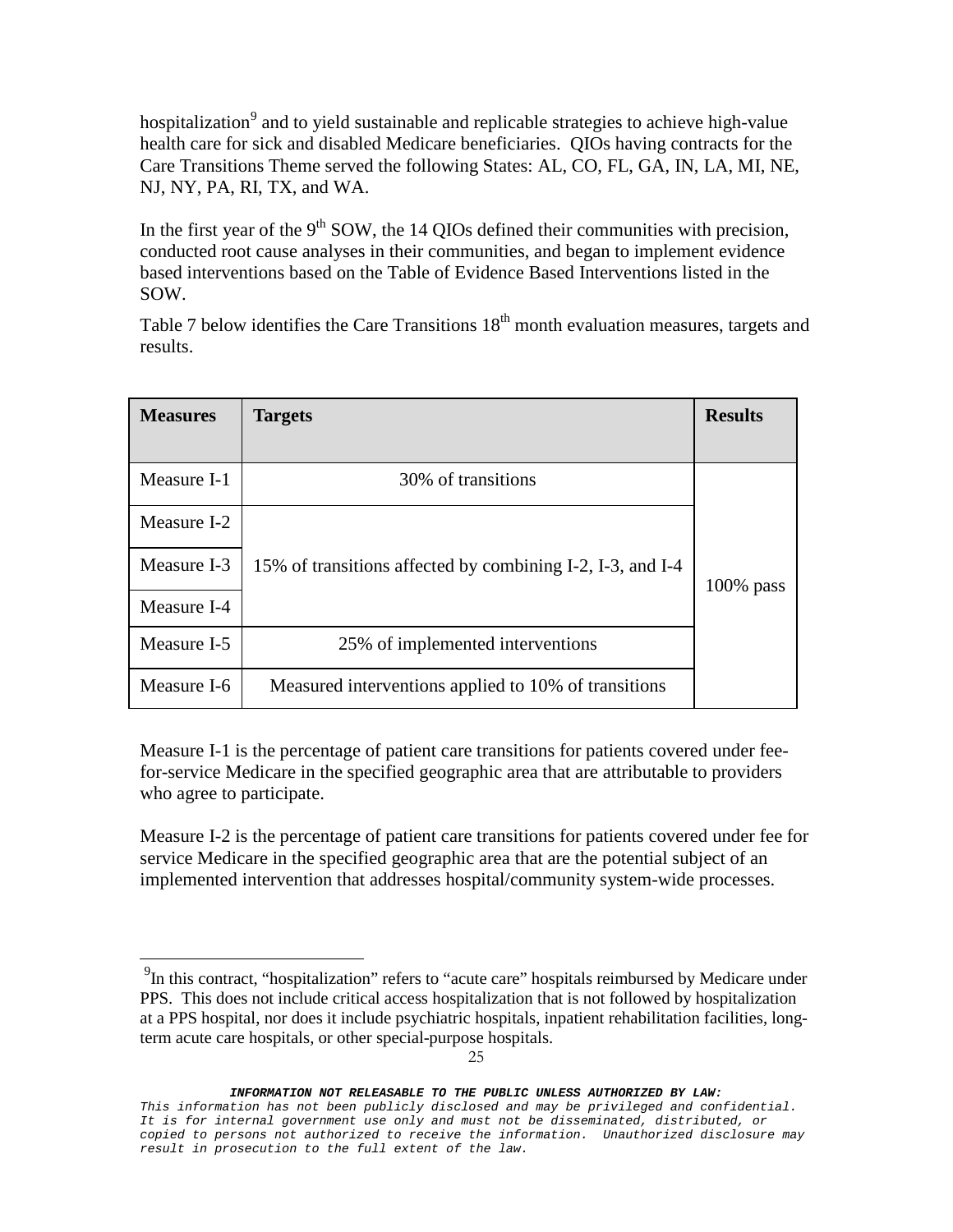Measure I-3 is the percentage of patient care transitions for patients covered under fee for service Medicare in the specified geographic area that are the potential subject of an implemented intervention that addresses Acute Myocardial Infarction, Congestive Heart Failure and Pneumonia.

Measure I-4 is the percentage of patient care transitions for patients covered under fee for service Medicare in the specified geographic are that are the potential subject of an implemented intervention that addresses specific reasons for readmission.

Measure I-5 is the percentage of implemented interventions in the specified geographic area that are measured.

Measure I-6 is the percentage of patient care transitions for patients covered under fee for service Medicare in the specified geographic areas to which implemented and measured interventions apply.

### Task C.7.3. Prevention: Chronic Kidney Disease

The goal of this Theme was to detect the incidence and decrease the progression of chronic kidney disease (CKD), and improve care among Medicare beneficiaries through: provider adoption of timely and effective quality of care interventions; provider participation in quality incentive initiatives; beneficiary education; and key linkages and collaborations for system change at the state and local level.

In developing their plan, each of the 14 QIOs awarded the CKD tasks considered providing technical assistance to providers and practitioners in Medicare quality measure reporting programs that were directly aligned, and supported the CKD clinical focus areas defined in this SOW. Such quality measure reporting programs could include Physician Quality Reporting Initiative (PQRI), which accepts measures that are similar to the QIO clinical focus areas for CKD, and other targeted CMS-sponsored quality initiatives that support the achievement of the CKD clinical focus areas and are consistent with QIO statutory authority for quality improvement.

The QIOs who were charged with improving care for people with CKD partnered with participating providers to identify and implement needed health systems changes. This process is referred to as "academic detailing" and is also called "practice coaching". Local coalitions made up of a variety of provider, state, and patient organizations worked to promote the common goals of preventing the progression of kidney disease and improving kidney care. QIOs used materials identified from their partners (and in some cases supplemented those evidence-based materials with materials developed in-house) to help healthcare providers analyze their workflow. This process is in keeping with utilizing the Chronic Care Model to improve care. The model emphasizes Delivery System Design, Decision Support and Clinical Information systems.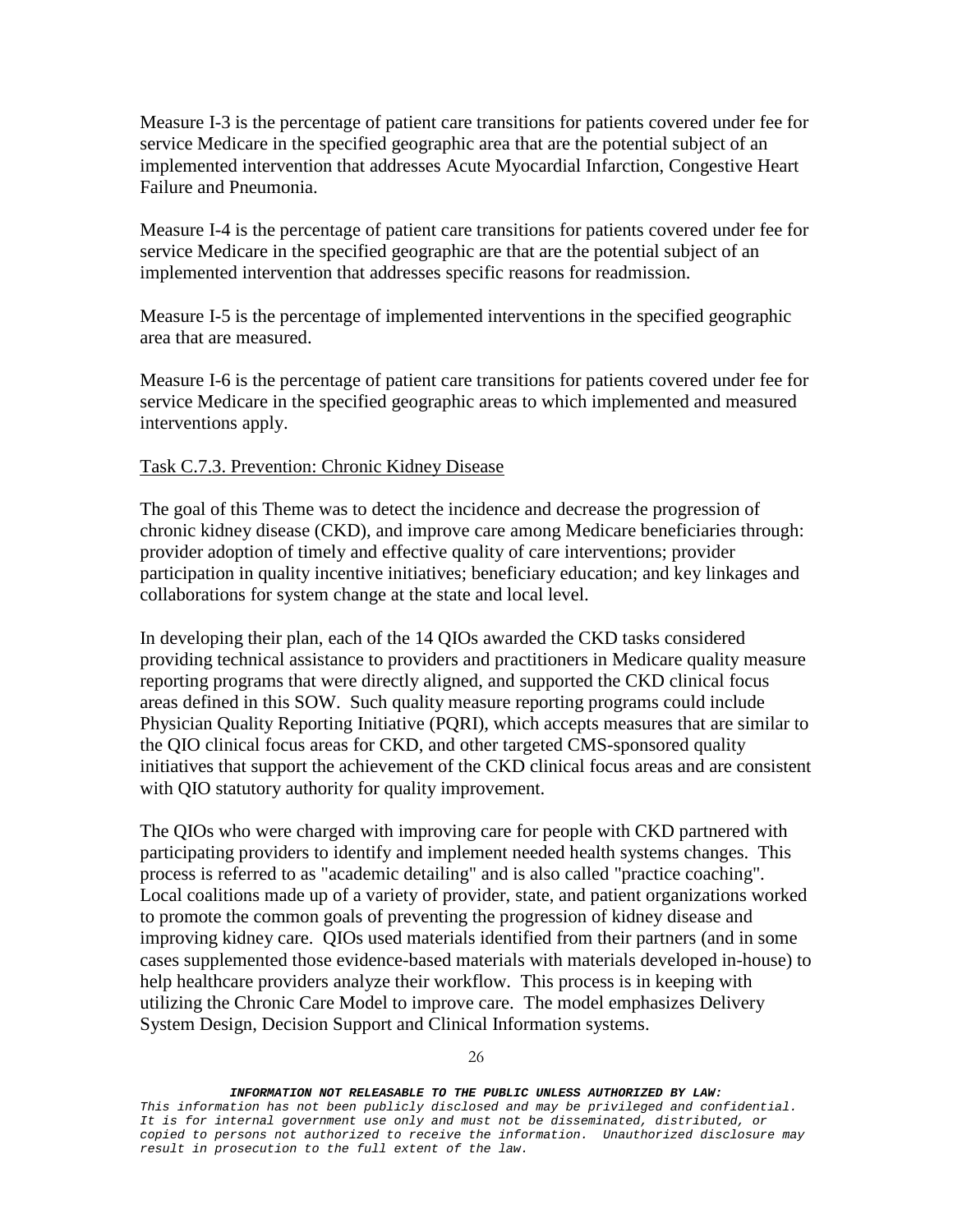The Chronic Care Model is comprised of several thematic elements that when combined improve care in health systems at the community, organization, practice and patient levels. QIOs adopted several thematic processes included in the Chronic Care Model. For example, QIO interventions incorporated elements titled Delivery System Design, Decision Support and Clinical Information Systems that are some of the formalized concepts constituting the Chronic Care Model. QIOs having CKD Task contracts served the following States: FL, GA, MO, MT, NV, NY, RI, TN, TX, and UT. In addition, the QIO serving the Virgin Islands worked on CKD as part of its core contract.

The focus areas for quality improvement in CKD included:

- Annual testing to detect the rate of kidney failure due to diabetes;
- Slowing the progression of disease in hypertensive individuals with diabetes through the use of angiotensin converting enzyme (ACE) inhibitor and/or an angiotensin receptor blocking (ARB) agent; and
- Arteriovenous fistula (AV fistula) placement and maturation (as a first choice for arteriovenous access where medically appropriate) for individuals who elect, as a part of timely renal replacement counseling, hemodialysis as their treatment option for kidney failure.

In addition to the above, each of the 14 QIOs identified in its proposal, disparities that existed in its state, the strategy for reducing the disparity, and the target to be achieved. The QIO included, as a component of its plan, activities aimed at the reduction of any disparities in care, such as ethnic, racial, socio-economic, geographic, and other forms of inequity that may exist within its state.

| <b>Measures</b>                                                             | <b>Targets</b> | <b>Results</b> |
|-----------------------------------------------------------------------------|----------------|----------------|
| % Timely urinary<br>4% relative improvement<br>microalbumin testing<br>(RI) |                | $100\%$ pass   |

Table 8 below identifies the CKD  $18<sup>th</sup>$  month evaluation measures, targets and results.

#### *INFORMATION NOT RELEASABLE TO THE PUBLIC UNLESS AUTHORIZED BY LAW:*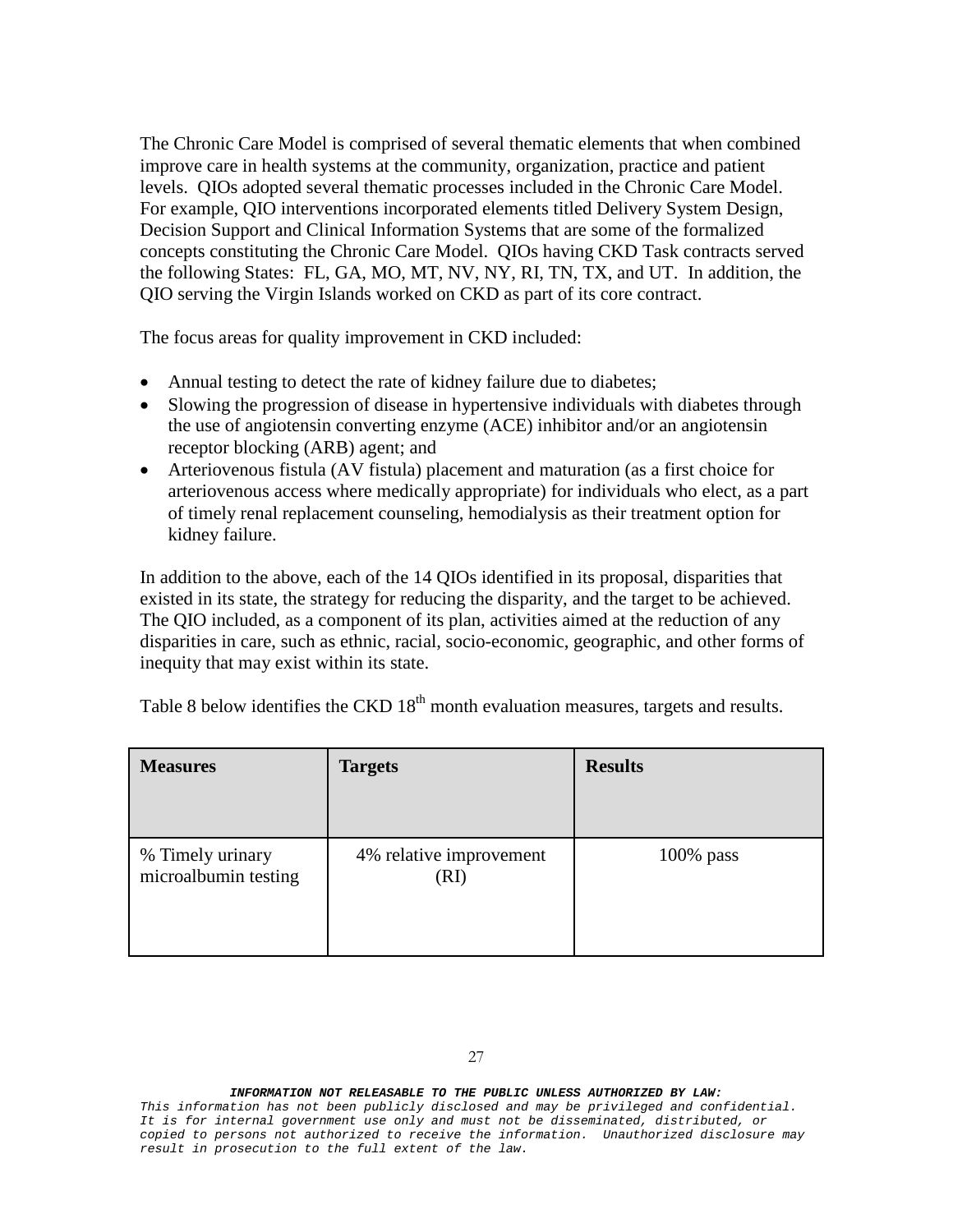| % increase ACE/ARB<br>therapy | 4% reduction in failure rate<br>$(RFR)$ (using ceiling of 92%) | 10 of 11 QIOs failed (FL,<br>GA, MO, MT, NV, RI, NY,<br>TN, TX, UT)<br>*Global failure |
|-------------------------------|----------------------------------------------------------------|----------------------------------------------------------------------------------------|
| % AV fistula placement        | 4% (using top placement rate                                   | 5 of 11 QIOs failed (FL, GA,                                                           |
| rate                          | of $66\%$ )                                                    | MO, NY, TX)                                                                            |

All of the participating QIOs passed the timely urinary microalbumin testing measure.

At the  $18<sup>th</sup>$  month evaluation, ten of eleven QIOs failed CKD 2, the ACE/ARB measure. CMS undertook a root cause analysis to determine if failure was due to systemic issues (Global Failure) or poor QIO performance.

- The Medicare Part D claims data used to determine this measure are confounded by multiple variables, including:
	- o Patient's decision to use a private prescription benefit and not Part D.
	- o Physician providing free samples.
	- o Decision to fill prescription through a retail discount program.
	- o Mail order prescription through Canada.
	- o Prescriptions filled through the VA System.

Each of these leads to fewer claims in Medicare Part D.

As a result of 10 of the 11 participating QIOs failing the measure of percent increase ACE/ARB therapy, CMS requested that the QIOs develop a plan to determine what other efforts should be taken to achieve the state contract goal.

At the  $18<sup>th</sup>$  month of the 9<sup>th</sup> SOW, six QIOs passed and five QIOs failed CKD 3, the AVF measure. CMS conducted a root cause analysis (RCA) to determine if the failure was due to systemic issues (Global Failure) or poor QIO performance.

- Analyze performance data for trends and systematic factors, such as, population size, urban versus rural. The five QIOs with the smallest denominators passed. Only one large QIO passed.
- There is a data delay of 6+ months.
- Most of the interventions to improve the AVF rates will not result is short term placement of fistulas, but will result in long term improvement. The

*This information has not been publicly disclosed and may be privileged and confidential. It is for internal government use only and must not be disseminated, distributed, or copied to persons not authorized to receive the information. Unauthorized disclosure may result in prosecution to the full extent of the law.*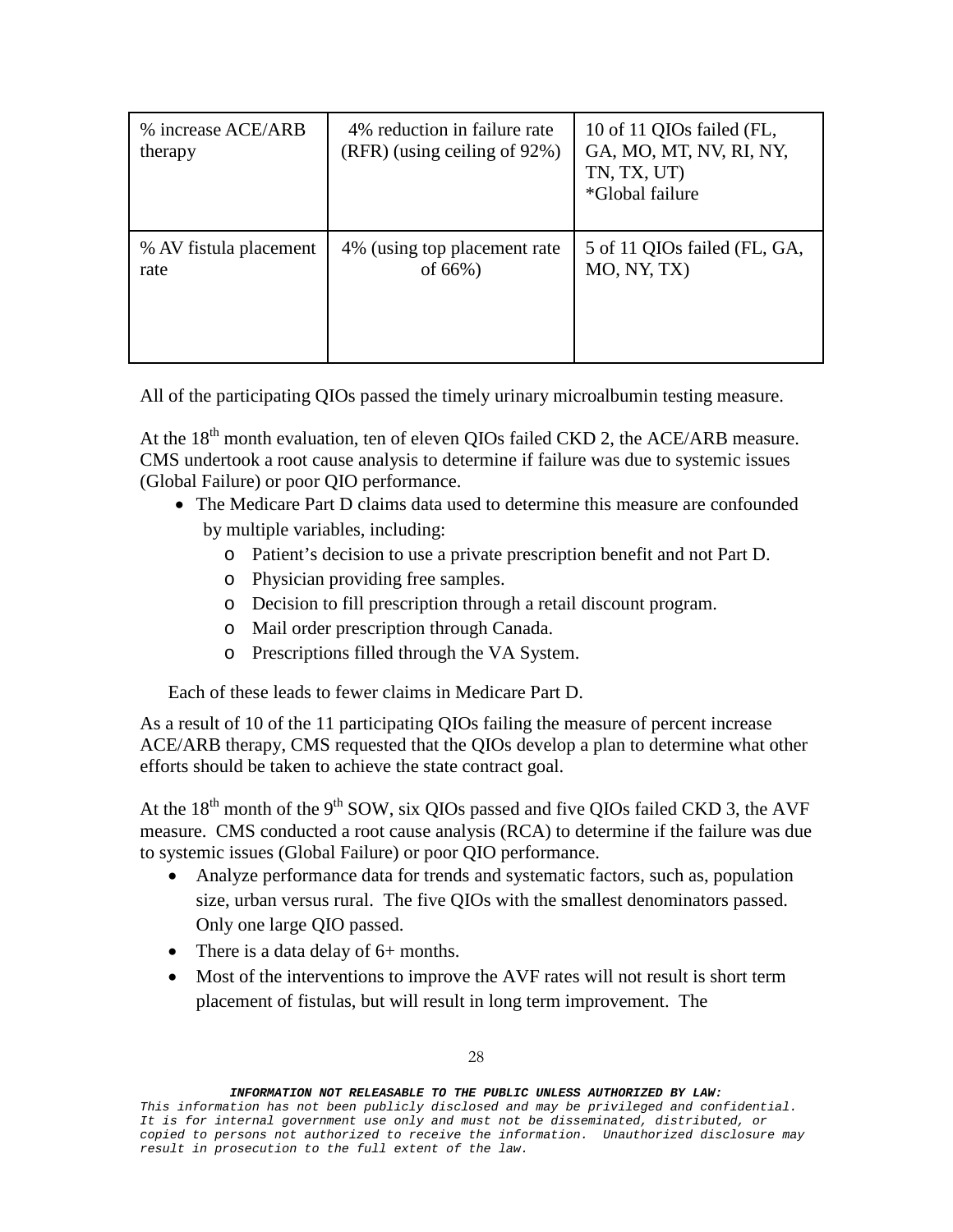remeasurement period includes one month prior to the contract start and the first 11 months of the contract.

- Two of the five failed QIOs missed the target by only five patients.
- Overall performance is slightly better in CKD QIOs than in non-CKD QIOs. Individual improvement is higher in CKD QIOs.
- Three QIOs, FL, MO, and NV, received PIPs prior to the  $18<sup>th</sup>$  month evaluation. NV passed at the  $18<sup>th</sup>$  month.

Since 5 (FL, GA, MO, NY and TX) of the 11 QIOs failed the last measure (i.e,, the percent AV fistula placement rate), a contract officer letter informing the QIOs of the 18<sup>th</sup> month failure and contract implications was released to the QIOs. CMS recommended that the QIOs in need of assistance subcontract with subject matter experts to improve performance.

CMS also conducted an internal analysis from the data to determine 1) whether the project should continue in the  $10^{th}$  SOW; and 2) if the project continued, whether the metrics should change.

CMS decided Global Failure of the project did not occur because of the degree of success in 55% of the CKD QIOs; further, of the failing QIOs, two missed the target by only five patients.

CMS undertook different contract actions as a result of the number of QIOs that failed to reach the performance target:

- The COR began considering whether a Performance Improvement Plan was warranted and to assess any mitigating circumstances that may have factored into QIO failure to meet the 18 month AV fistula target.
- QIOs were directed to subcontract to secure technical assistance and adequate resources in order to expand reach and move the AVF measure upwards.

## **Program Evaluation**

In August of 2008, CMS awarded a competitive contract to Mathematica Policy Research of Washington D. C. to design and conduct an analysis to evaluate the impact of both the  $8<sup>th</sup>$  and 9<sup>th</sup> SOWs of the OIO Program on regional and national health outcomes and processes. In keeping with the prior evaluations and consistent with recommendations of the IOM and other reports, the evaluation addressed not only the impact of the QIO Program but also the mechanisms whereby the impact occurs.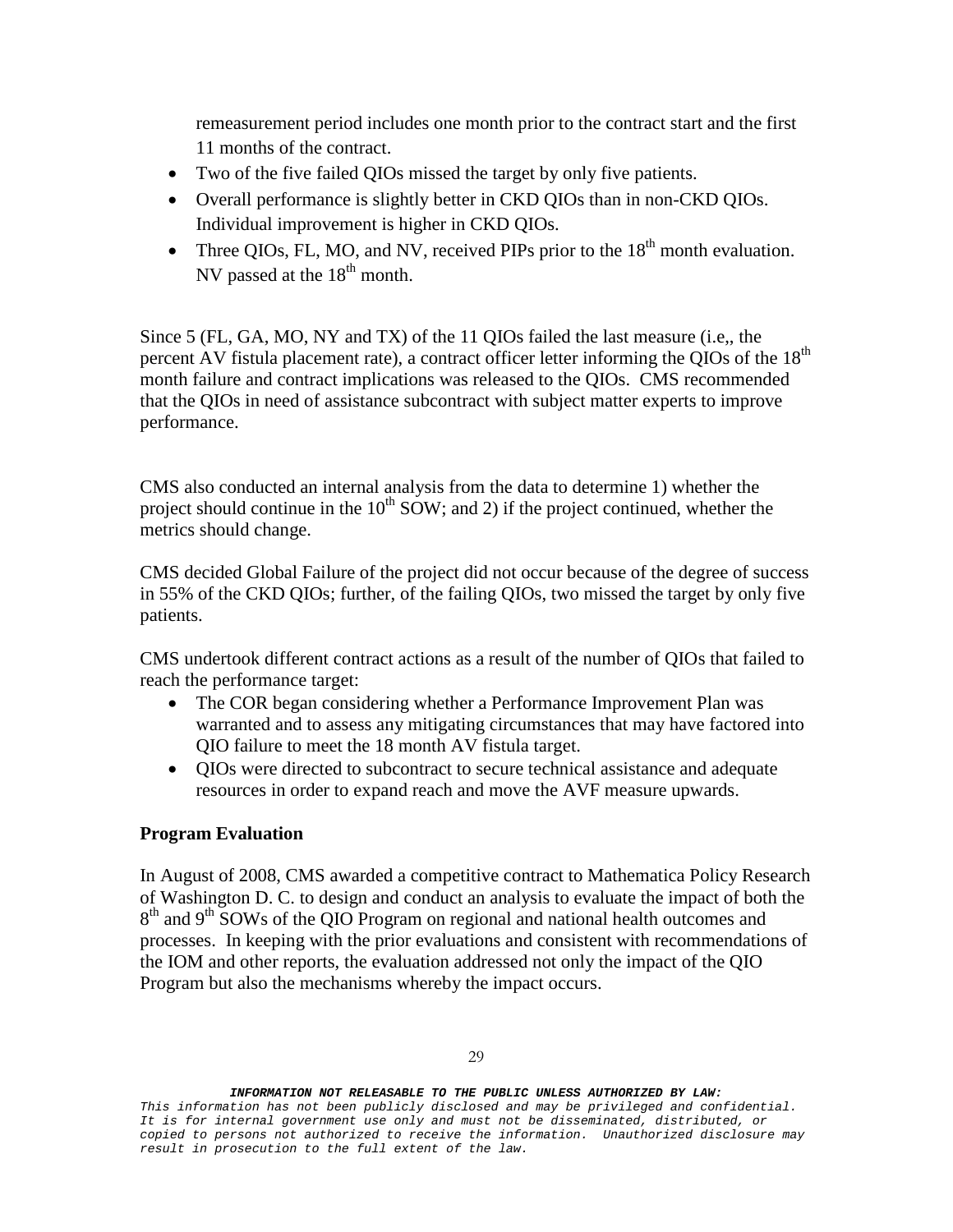On December 19, 2008 Mathematica Policy Research provided a final Data Analysis and Report for the Assessment of the  $8<sup>th</sup>$  SOW. This was a short evaluation report that set the stage for the more comprehensive and complete report of the  $9<sup>th</sup>$  SOW. It set the stage by allowing Mathematica to become aware of and understand the complexities of the QIO work and their associated data and reporting systems

Note that the Program evaluation undertaken by the Mathematica Contractor was quite different from the contract evaluation conducted by CMS and discussed above. Contract evaluation looks at the performance of individual QIOs in relationship to their contractual obligations. Program evaluation provides scientific estimates of the effects of the QIO Program on Medicare beneficiaries' health and welfare as a whole.

The Program evaluation conducted by Mathematica focused on these major areas:

- The relative impact of the QIO on the quality of care of Medicare beneficiaries in the geographic area served by the QIO.
- The QIO program's impact on the quality of care provided to Medicare beneficiaries nationwide.
- Determining if the QIO Program improved healthcare for the underserved and adequately addressed the healthcare disparities issue.
- Cost and benefits of the QIO Program.
- Overall cost-benefit ratio of the QIO Program.
- Factors that mediate the cost-benefit ratio across states, across regions, and nationally.
- Utility (Quality Adjusted Life Years QALYs) of the various improvements.

The program evaluation concretely demonstrated that QIO efforts resulted in improvements in treatments to prevent blood clots after surgery and maintenance of betablockers during hospital stay. QIO work reduced the use of physical restraints in long term nursing home residents. Patients with diabetes were tested more often for kidney damage. Furthermore all health care providers, hospitals, nursing homes, and physician offices, highly valued QIO services and used them to make changes in patient care. Nursing homes and physician offices especially recognized the on-on-one assistance provided by the QIO. Facilitating the sharing of best practices among organizations was a QIO service frequently cited as key by hospitals and nursing homes.

The Mathematica evaluation results have been used to formulate and change the way the QIO program is structured. Some of the results of Mathematica's evaluation will be implemented in the  $11<sup>th</sup>$  SOW, i.e., QIOs may be more likely to have a measurable impact on quality of care if the period of performance of SOWs were increased to five years. This recommendation will be implemented in the  $11<sup>th</sup>$  SOW. Also, future evaluations of the QIO Program should include formative, mixed-method approaches, along with impact evaluation focused only on those components that can be structured to allow attribution to the QIO using an appropriate comparison group. CMS staff has been engaged in market analysis and are preparing a request for proposal that addresses: QIO and CMS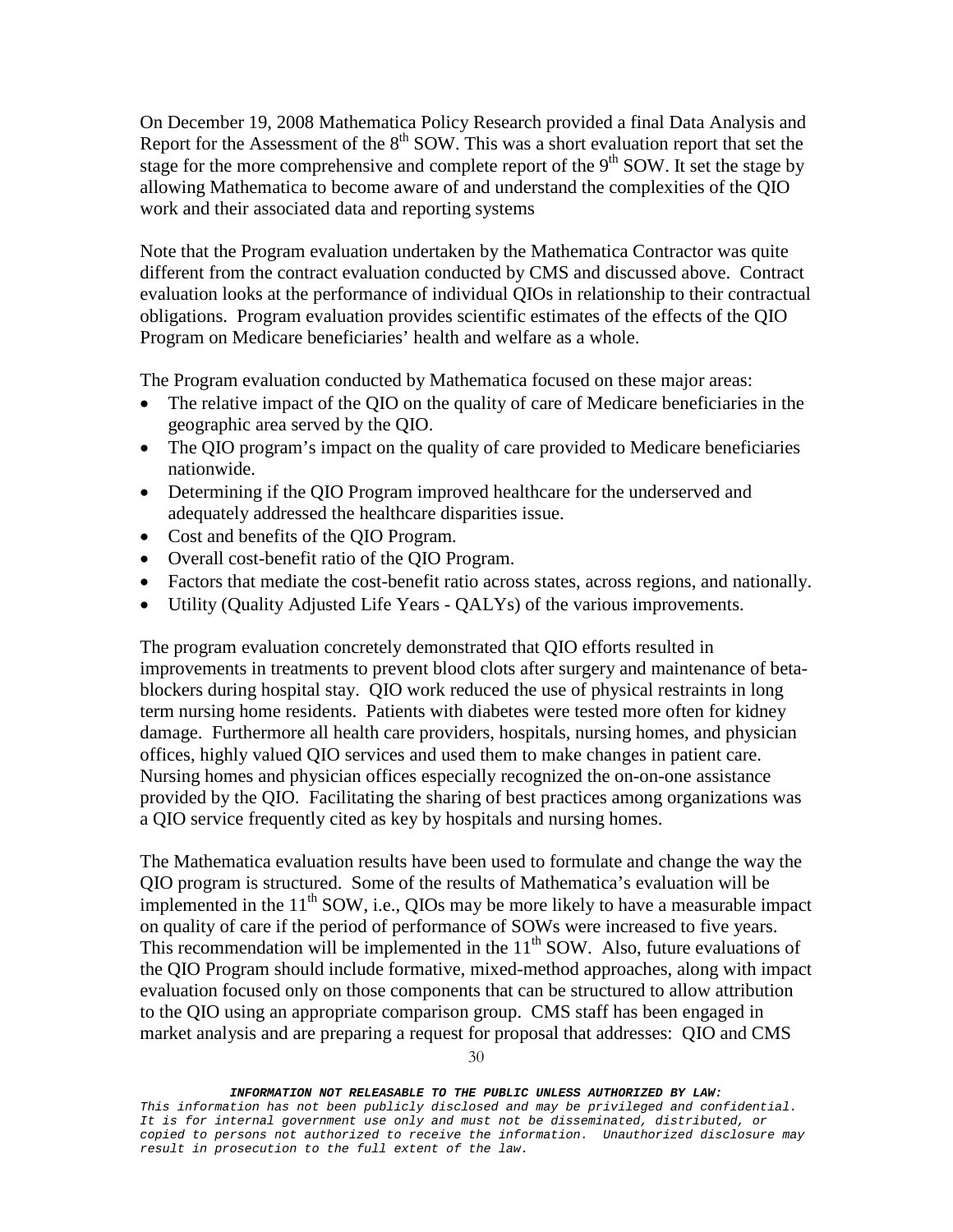performance measurement, quality improvement, rapid cycle evaluation, complex systems evaluation, actionable evaluation, developmental evaluation, and collective impact. As healthcare continues to change, the QIO program uses innovative provider, community and beneficiary based mixed-method scientific efforts to evaluate and maintain its leadership in healthcare quality assurance.

## **IV. CONCLUSION**

In summary, American seniors, the disabled, and all Medicare beneficiaries deserve to have confidence in their health care system. A system that delivers the right care to every person every time is the way to achieve that goal. The QIO Program—with a national network of knowledgeable and skilled independent organizations under contract with Medicare, is charged with identifying and spreading evidence based best healthcare practices. The work of the QIO Program has been, and will continue to be, a major contributing factor for improvements in American healthcare.

Utilizing the  $18<sup>th</sup>$  month results, this report demonstrates the success of the QIOs in carrying out the contract while tremendously improving the care provided to the Medicare beneficiaries and preserving the Medicare Trust Fund.

| Projects                                   | <b>States with</b><br>Project | Total 18th Month<br>Projects Evaluated Project Failures(1) | Total 18th Month | <b>Total Passing</b><br>18th Month |
|--------------------------------------------|-------------------------------|------------------------------------------------------------|------------------|------------------------------------|
| <b>Beneficiary Protection</b>              | 53                            | $\theta$                                                   | N/A              | N/A                                |
| <b>Pressure Ulcers Nursing</b><br>Home     | 53                            | 53                                                         | $\theta$         | 53                                 |
| <b>Physical Restraints</b><br>Nursing Home | 50                            | 50                                                         | $\theta$         | 50                                 |
| <b>SCIP/HF</b>                             | 53                            | 53                                                         | $\theta$         | 53                                 |
| <b>MRSA</b>                                | 53                            | 53                                                         | $\Omega$         | 53                                 |
| Drug Safety                                | 53                            | 53                                                         | $\Omega$         | 53                                 |
| <b>Care Transitions</b>                    | 14                            | 14                                                         | $\Omega$         | 14                                 |
| Disparities                                | 6                             | 6                                                          | $\theta$         | 6                                  |
| <b>Core Prevention</b>                     | 53                            | 53                                                         | 1                | 52                                 |
| <b>CKD</b>                                 | 11                            | 11                                                         | 10               | 1                                  |
| <b>NHIN</b>                                | 52                            | 52                                                         | 11               | 41                                 |

## **Table 9 below illustrates the QIO results for the 18th Month Evaluation Contract**  Performance under the 9<sup>th</sup> Statement of Work.

#### *INFORMATION NOT RELEASABLE TO THE PUBLIC UNLESS AUTHORIZED BY LAW:*